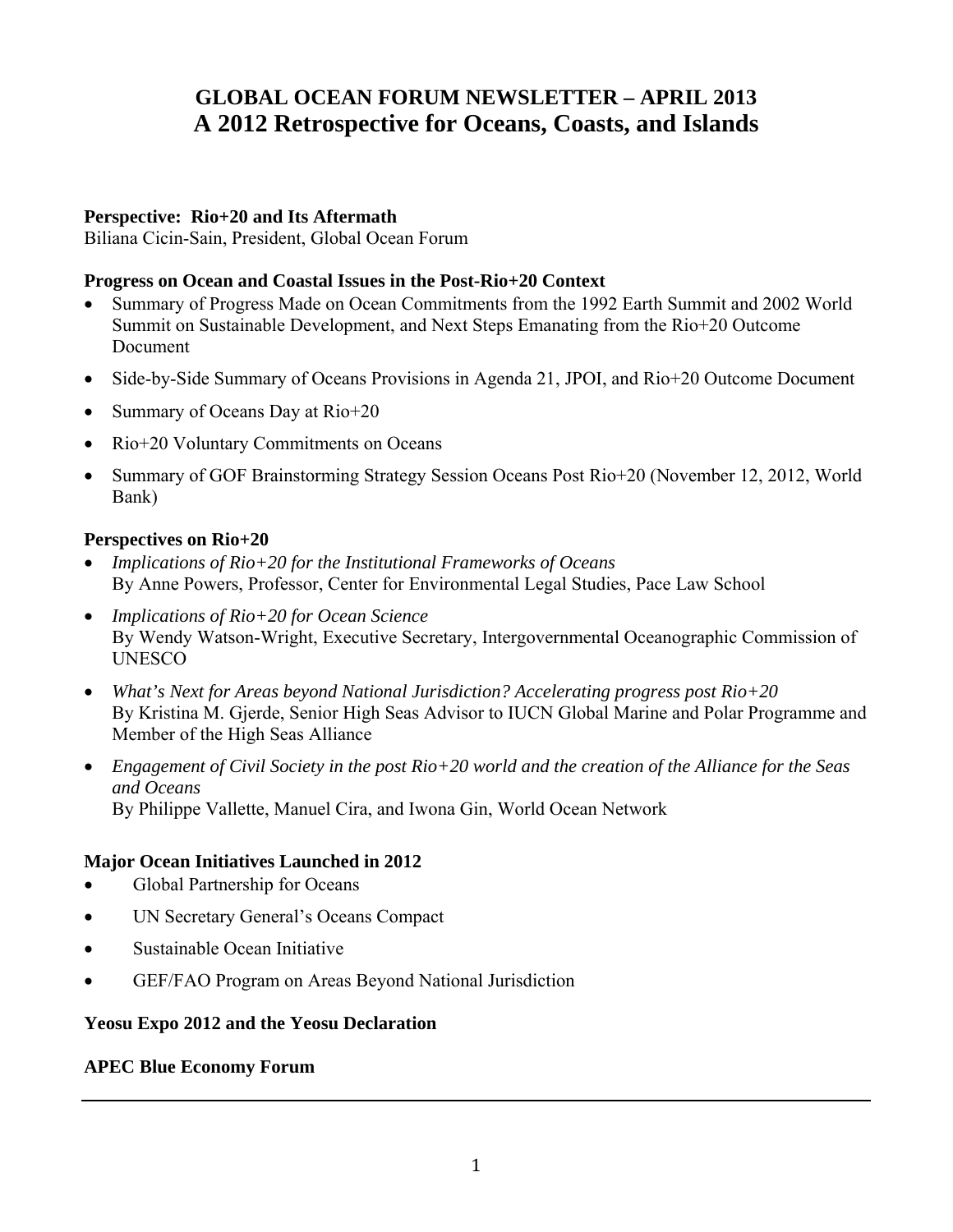## **PERSPECTIVE: RIO+20 AND ITS AFTERMATH**

Oceans took center stage in international negotiations on sustainable development in 2012, especially in the context of the United Nations Conference on Sustainable Development (Rio+20). In this newsletter, we review the progress made on oceans at Rio+20; detail what Rio+20 added (or didn't) to existing global commitments on oceans; describe major developments at the Rio+20 summit itself, including the holding of the Oceans Day at Rio+20 and the announcement of voluntary initiatives related to oceans; and present a number of perspectives on Rio+20 by noted leaders in the field.

The newsletter includes, as well, synopses of important initiatives taken in 2012 to advance action on oceans—at the global level, including the Global Partnership on Oceans, led by the World Bank, the UN Secretary General's Oceans Compact, the Sustainable Ocean Initiative led by the government of Japan, the French MPA agency, and the Secretariat of the Convention on Biological Diversity, and the GEF/FAO Program on Areas Beyond National Jurisdiction (ABNJ). The year 2012 also saw important initiatives by individual nations to advance central concepts related to "Green Growth from the Sea" and to the "Blue Economy" by the Republic of Korea and the People's Republic of China, respectively.

Called by the President of Brazil, "The most participatory conference in history…, a global expression of democracy," the United Nations Conference on Sustainable Development (Rio+20) brought together 191 countries, 44,000 participants, 79 heads of state, and involved over 3,500 events on all aspects of sustainable development. The Rio+20 outcome document, *The Future We Want* (53 pages, 283 paragraphs), contained a strong emphasis on oceans. Over 700 voluntary commitments to implement the Rio+20 outcomes were made by all stakeholders—governments, UN system, IGOs, private sector and civil society, and \$500 billion in actions were pledged towards sustainable development.

The Rio+20 summit had three major purposes:

1) *To secure renewed political commitment for sustainable development.* In my view, there was good achievement of this goal generally. For oceans, the achievement on this purpose can be rated as excellent given the great mobilization on the part of countries, civil society, and others that took place in the Rio+20 process ensuring a central place for oceans in the Rio+20 outcome document.

2) *To assess progress on implementation gaps in meeting previously agreed commitments*. In my view, the outcome here was weak generally with insufficient analysis carried out on what had work and had not worked. In oceans, however, the outcome here was very good, since major assessments and reports on implementation progress (and lack thereof) were mobilized and discussed extensively in the Rio+20 deliberations.

3) *To address new and emerging challenges*, with a special focus on:

--*Green economy in the context of sustainable development and poverty eradication.* This aspect turned out, in my view, to be relatively weak, with no agreement on concrete targets, or on a road map. For oceans, however, there was considerable discussion of the green economy in the context of oceans, with the Pacific Island nations, for example, emphasizing that for island states "the green economy is the blue economy."

--*Improvements in the institutional framework for sustainable development*—this also turned out to be rather weak, with many of the important decisions being "punted" to the UN General Assembly for further decision (e.g., on a high-level body to replace the Commission on Sustainable Development, the upgrading of the UN Environment Programme, options for a financing strategy and facilitation mechanism for development/transfer of clean and environmentally sound technologies, the devising of a set of Sustainable Development Goals; a decision on the development of an international instrument under UNCLOS on ABNJ by 2014; and a decision on modalities for the 3rd SIDS international conference in 2014 (follow-up to the 1994 Barbados and the 2005 Mauritius SIDS conferences).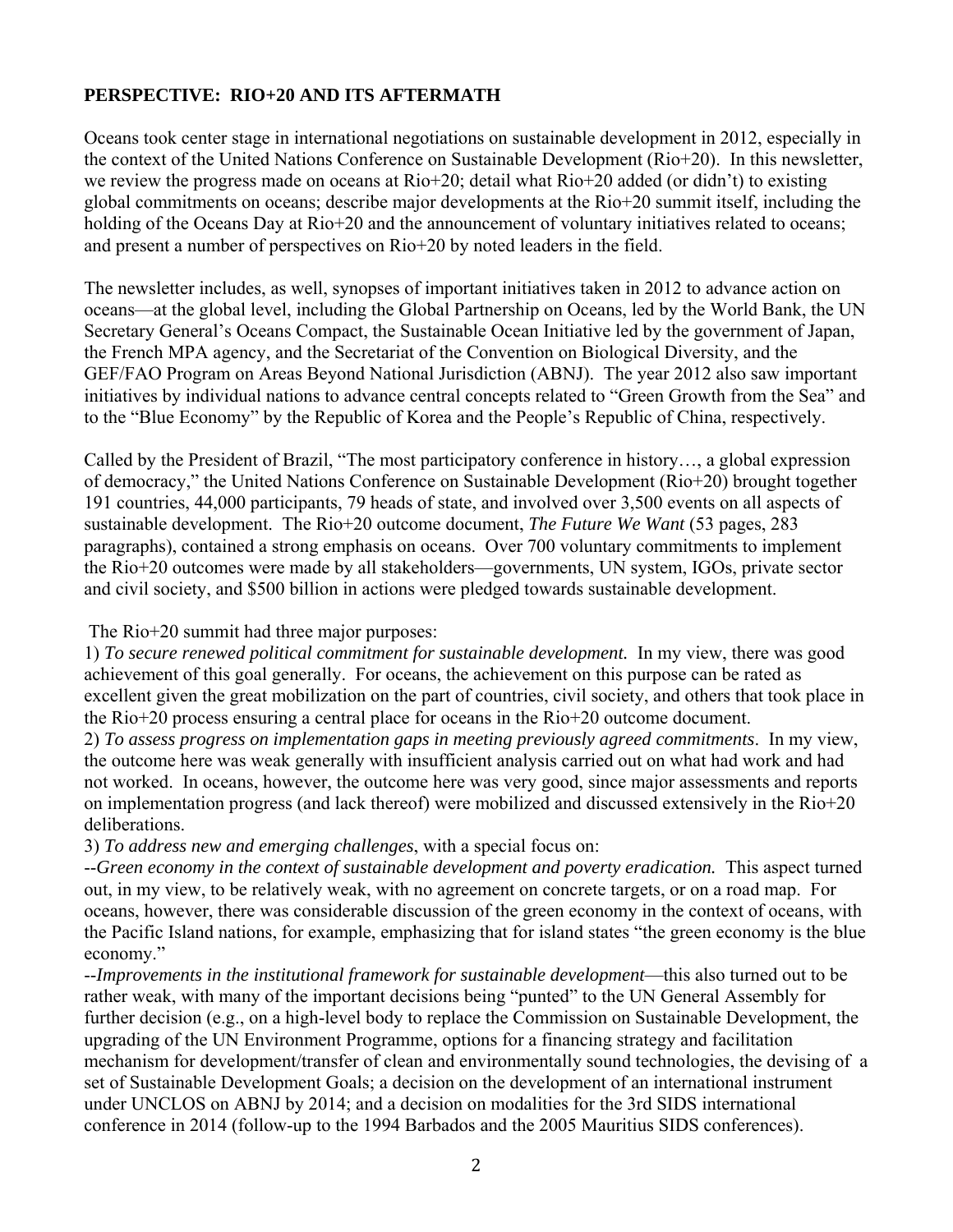Some reasons for the UNCSD outcome document being somewhat "soft," and "punting" to other fora, in my view, could be explained by the following.

--There was no underlying conceptual framework underpinning the Rio+20 process (compared, for example to the Bruntland report, *Our Common Future*, which in 1987 provided the conceptual basis and the blueprint for action for the 1992 Earth Summit;

--There was not enough time to develop a conceptual agreement and roadmap on the green economy, with many concerns among nations about the formation of new trade barriers that would work against developing countries and other matters

--The negotiating process was very short

--There were/are significant political differences among the countries, and some developed countries were not in a generous mode.

The overall assessment of a national delegate at Rio+20 (from Switzerland) that, "We made progress but missed the historic opportunity," is correct, in my view. But this assessment must be tempered by the tremendous mobilization of national leaders, UN agencies, civil society groups, industry, and academia which took place at Rio and around the world. This is very solid base on which new tangible accomplishments will be built.

For oceans, the main story is the great attention that oceans received in the Rio+20 process and at Rio+20 itself. There was great political mobilization during at Rio+20 process. At the beginning of the Rio+20 process, there was little mention of oceans; by November 2011, in inputs to the Rio+20 "zero draft," 67% of nations and 100% of all political groupings referred to oceans. In the Rio+20 outcome document, *The Future We Want*, oceans are treated in 20 paragraphs, receiving central attention. A major accomplishment of the Rio+20 process is that oceans and their role in planetary survival and human well-being are now firmly established on the global agenda. As so eloquently said by Ms. Elizabeth Thompson, Co-Executive Coordinator for the Rio+20 Conference at Oceans Day at Rio+20: "*Oceans are the point at which planet, people, and prosperity come together. And that is what sustainable development is about. It is about all of us as shareholders of Earth, incorporated, acknowledging and acting on our responsibility to the planet, to the people, and to its bloodstream, the oceans."*

As discussed in some detail in the newsletter, in the Rio+20 outcome document there was considerable reinforcement of existing ocean goals from 1992 and 2002, as well as the setting forth of new goals, such as reducing marine debris in the oceans by 2025, independent review of Regional Fishery Management Organizations to increase transparency and accountability, improvement of market access, including for small-scale, artisanal, women, indigenous, and local fishworkers, and a commitment for a decision by the UNGA on the development of an instrument for the conservation and sustainable use of marine biological diversity in ABNJ.

Implementation of the Rio+20 ocean commitments, as well as continuing implementation of the global prescriptions on oceans from 1992 and 2002, will require concerted action by national governments, the UN system, civil society, academia, and industry. There must be continuous watch of and participation in the various fora that will be addressing Rio+20 implementation, especially the UN General Assembly. The many voluntary commitments made on oceans, coasts, and SIDS, need to be implemented in concert and synergy with one another to achieve maximum impact. Nations such as the People's Republic of China and the Republic of Korea, which are leading the way on the implementation of the green economy in the context of oceans need to be supported and thanked. And there must be insistence that capacity building in integrated ocean governance, a major priority of the 1992 and 2002 earth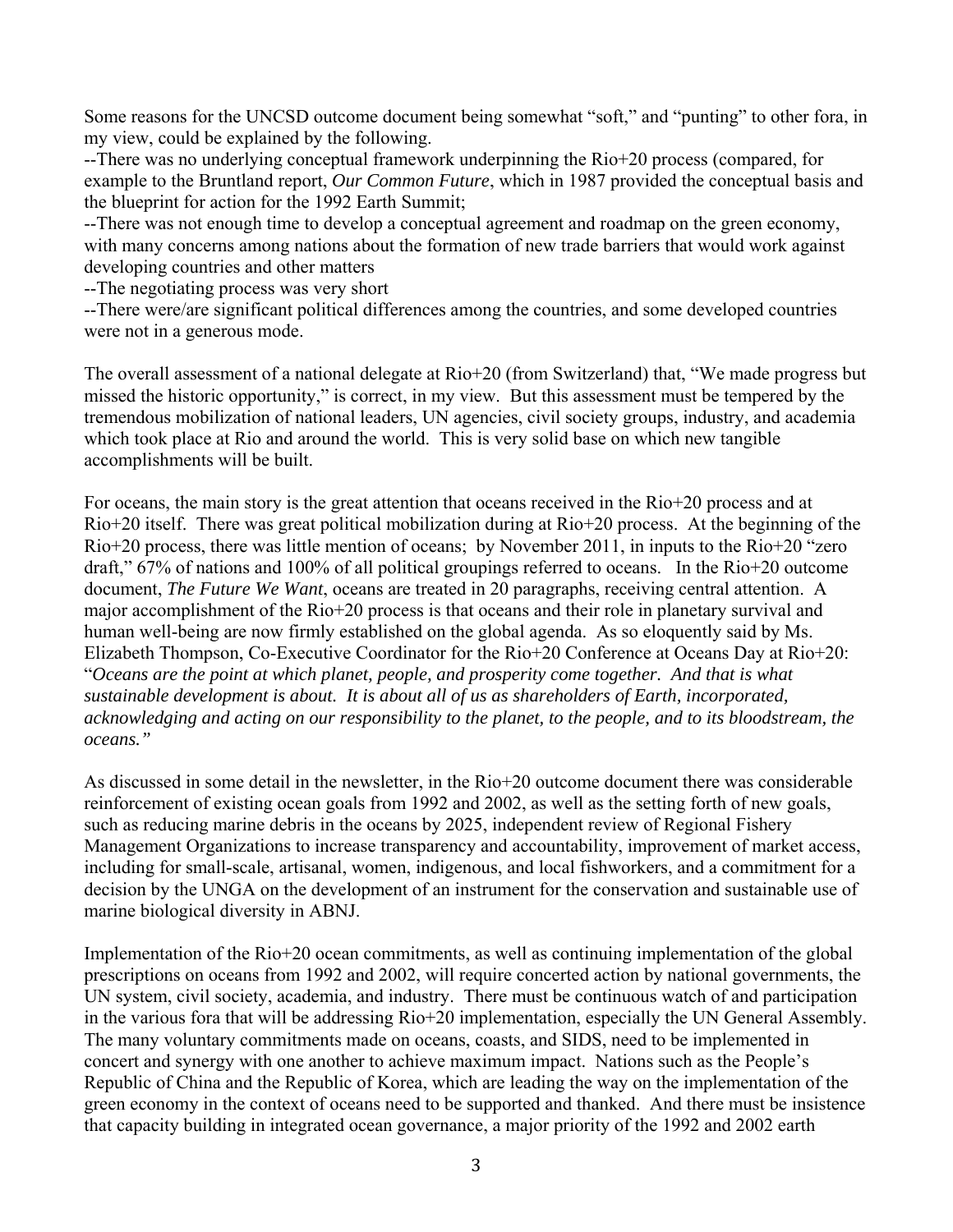summits, must now take center stage to enable national and local leaders around the world to lead the way to a low-carbon economy and society.

As we move forward, we must do so with a sense of confidence and renewed purpose:

--We have a detailed set of global prescriptions on oceans from 1992, 2002, and 2012

--We know what has/has not worked

--We have a high level of political support

--We have mobilized very large coalitions that will continue to work hard.

*Dr. Biliana Cicin-Sain, President, Global Ocean Forum* 

## **Progress on Ocean and Coastal Issues in the Post-Rio+20 Context**

## **Summary of Progress Made on Ocean Commitments from the 1992 Earth Summit and 2002 World Summit on Sustainable Development, and New Commitments Emanating from the Rio+20 Outcome**

*Prepared by Marisa Van Hoeven, Global Ocean Forum* 

The following section is a summary of (1) progress made on ocean commitments from the 1992 Earth Summit and the 2002 World Summit on Sustainable Development; and (2) major ocean-related goals emanating from the Rio+20 outcome document, *The Future We Want*. The summary addresses the following issue areas: Integrated, Ecosystem-Based Management (EBM/ICM); Protection of the Marine Environment from Land-based Activities; Integrated Water Resources Management (IWRM); Biodiversity and Marine Protected Areas; Small Island Developing States (SIDS); Sustainable Fisheries and Aquaculture; Addressing Critical Uncertainties for the Marine Environment; Coordination of UN Activities; Regular Process for Global Reporting and Assessment of the State of the Marine Environment; and Capacity Development

The summary of progress made on past ocean commitments (including the report cards) is based on the Global Ocean Forum (GOF) report, "*Oceans at Rio+20: How Well Are We Doing in Meeting the Commitments from the 1992 Earth Summit and the 2002 World Summit on Sustainable Development?*, which is available at:

http://www.globaloceans.org/sites/udel.edu.globaloceans/files/Rio20SummaryReport.pdf. The GOF developed report cards summarizing the extent of effort, the extent of progress, and the timing of effort for each issue area. The report cards also provide a brief summary of the progress, or lack thereof, information related to major obstacles, bright spots, and recommendations to meet the ocean commitments.

The following text provides a brief summary of the Global Ocean Forum analysis in each issue area based on the "*Oceans at Rio+20*" report, as well as an overview of the ocean-related commitments made in the Rio+20 outcome document, *The Future We Want*, available at: http://sustainabledevelopment.un.org/futurewewant.html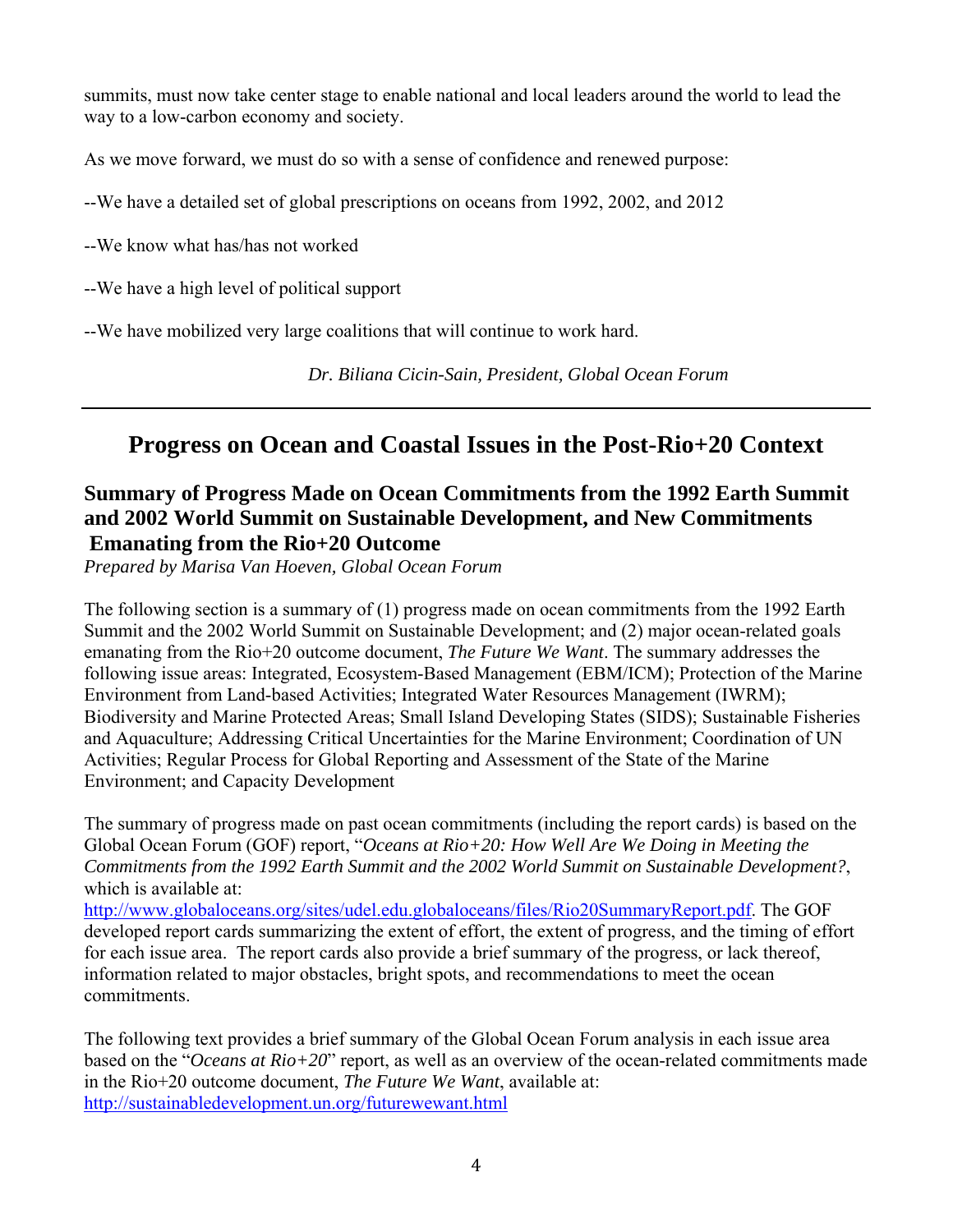#### **GOF Report Card on Ecosystem-Based Management/Integrated Coastal Management (EBM/ICM)**

| <b>Extent of Effort</b> | <b>Extent of</b><br><b>Progress</b> | <b>Timing</b> |
|-------------------------|-------------------------------------|---------------|
| Medium                  | High                                | Some Delay    |

Use of EBM/ICM has been widely accepted by the international community and has been implemented by a growing number of countries, as well as at the regional level, including through the Large Marine Ecosystem programs. Despite the increase in the scope of implementation, there is a need to: further expand implementation of EBM/ICM, supported by improvements in institutional decisionmaking processes, at both the national and regional level; improve integration in the UN system to achieve more coherence; and apply EBM/ICM in areas beyond national jurisdiction. Effective EBM/ICM has been hampered by lack of data regarding ecosystem structure and function, lack of effective decisionmaking frameworks and legal competence, and limited funding to support scientific and management institutions.

The Rio+20 outcome document stressed the importance of an ecosystem approach to the management of activities impacting the marine environment.

#### **GOF Report Card on Protection of the Marine Environment from Land-Based Activities**

| <b>Extent of Effort</b> | <b>Extent of</b><br><b>Progress</b> | <b>Timing</b> |
|-------------------------|-------------------------------------|---------------|
| Medium                  | Medium                              | Some Delay    |

Since its establishment in 1995, the Global Programme of Action for the Protection of the Marine Environment (GPA) has focused on providing guidance and supporting implementation at the national level to reduce marine pollution from land-based sources. Over 70 countries have developed National Programmes of Action through the GPA, and regional programmes to mitigate marine pollution have been advanced through the Regional Seas Programmes. Success has been mixed, and some of the most serious sources of marine degradation have not been adequately addressed, including sewage, nutrients, marine litter, and physical habitat alteration and degradation. Challenges include the lack of public education and awareness, limited political will, financial and human resources, fragmentation of legal and institutional arrangements, as well as lack of compliance, enforcement, and reporting. The goal of achieving substantial progress by 2006, as stated in the Montreal Declaration, has not been achieved.

The Rio+20 outcome document called for States to take action to reduce the incidence and impacts of marine pollution, including through the implementation of the relevant conventions of the International Maritime Organization and through the GPA, and called for significant reduction in marine debris to prevent harm to coastal and marine environments by 2025.

#### **GOF Report Card on Integrated Water Resource Management (IWRM)**

| <b>Extent of Effort</b> | <b>Extent of</b> | Timing |
|-------------------------|------------------|--------|
|                         |                  |        |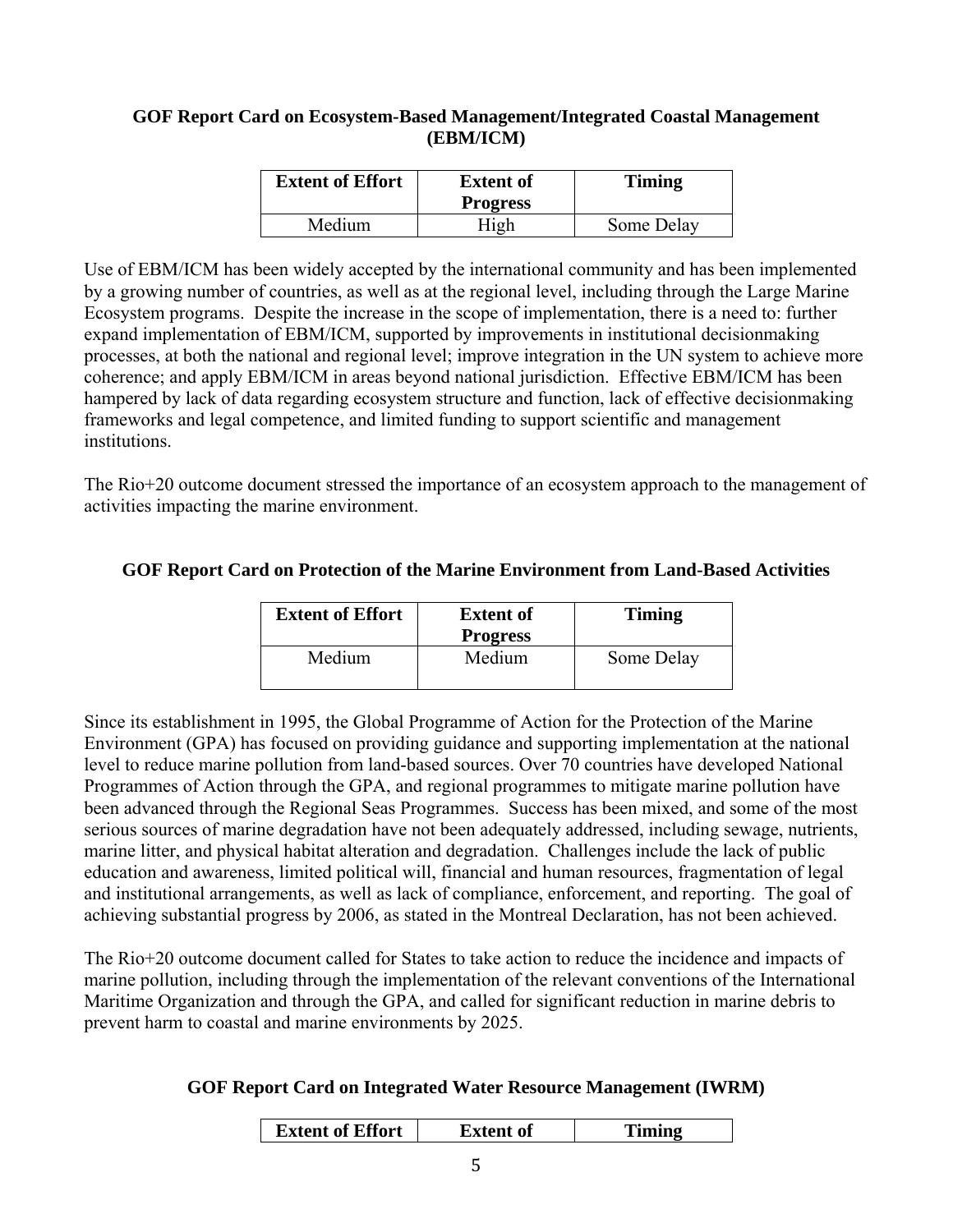|        | <b>Progress</b> |            |
|--------|-----------------|------------|
| Medium | Medium          | Some Delay |

According to a report by UN-Water, developed countries have advanced Integrated Water Resource Management (IWRM) in all major issue areas, while developing countries have seen improvements in the IWRM planning process. As a whole, the percentage of countries with IWRM plans that have been completed or are in the implementation phase has increased. A set of indicators and a Roadmap have been developed by UN-Water and the Global Water Partnership (GWP) to provide guidance in IWRM. Despite this progress, there are a number of key areas that must be addressed to improve IWRM, including increased public awareness, gender mainstreaming, addressing implementation gaps, and more effective and consistent development and application of tools across regions. In addition, more effective water efficiency plans are needed.

The Rio+20 outcome document highlighted the need to implement IWRM planning at all levels, address flood-related impacts, water scarcity, and imbalances between water supply and demand, and to consider non-conventional water sources. As well, mobilization of resources, capacity building, and technology transfer were recognized as essential to implementing effective IWRM. There was also support for national actions to better manage key ecosystems that play a role in maintaining water quality and quantity. There was a further commitment to reduce water pollution, improve water quality, and improve wastewater treatment and efficiency. The need for international cooperation and assistance was stressed in this regard.

| <b>Extent of Effort</b> | <b>Extent of</b> | <b>Timing</b>     |
|-------------------------|------------------|-------------------|
|                         | <b>Progress</b>  |                   |
| Medium                  | Low/Medium       | Significant Delay |

#### **GOF Report Card on Biodiversity and Marine Protected Areas**

While there has been growing recognition of the value of biodiversity among the public and policymakers, including new studies that look at the socio-economic value of marine biodiversity, the global goal of 10% MPA coverage by 2012 has not been met, and the trend in biodiversity loss has continued. Many countries have established networks of marine protected areas, and there have been improvements in multilateral cooperation through the Regional Seas and LME Programmes, however, management of area-based approaches must be improved and embedded within broader EBM frameworks to improve their effectiveness. Challenges to more effective management include the lack of standardized data and reporting, as well as the lack of understanding of the relationship between biodiversity and ecosystem services.

The Rio+20 outcome document reaffirmed a number of commitments from the  $10<sup>th</sup>$  Conference of the Parties to the CBD, including the recent commitments under the Aichi Targets and Nagoya Protocol. There was recognition of the importance of area-based measures, including MPAs, to conserve biodiversity, and called for wider application of traditional knowledge and engagement of local communities in the conservation and sustainable use of biodiversity. It also called for the mainstreaming of the socio-economic benefits of biodiversity, and supported initiation of the Intergovernmental Science-Policy Platform on Biodiversity and Ecosystem Services to provide improved information to decisionmakers. With regard to areas beyond national jurisdiction, the Rio+20 outcome document called for a decision on the development of an international instrument under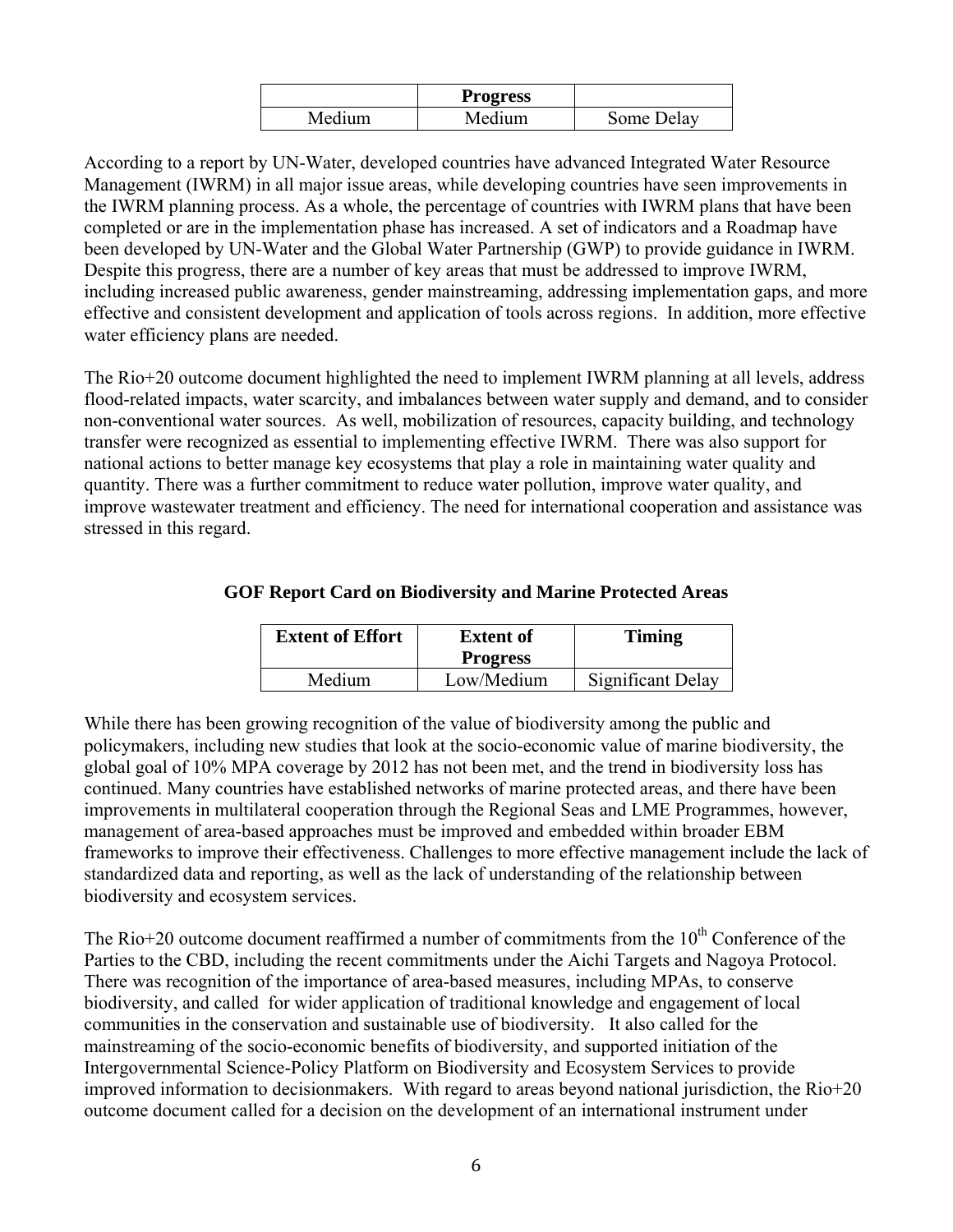UNCLOS for conservation and sustainable use of marine biodiversity in ABNJ before the end of the 69<sup>th</sup> session of the General Assembly in 2014.

| <b>Extent of Effort</b> | <b>Extent of</b><br><b>Progress</b> | <b>Timing</b> |
|-------------------------|-------------------------------------|---------------|
| Medium                  | Medium                              | Some Delay    |

#### **GOF Report Card on Small Island Developing States**

The special circumstances, vulnerabilities, and needs of SIDS have been recognized by the international community through the Barbados Plan of Action (BPoA) and the Mauritius Strategy of Implementation (MSI), yet implementation of important commitments related to SIDS and oceans has lagged, and institutional and financial support has been lacking. While SIDS have increasingly invested in the protection of their natural marine capital, including through designation of MPAs and the use of EBM frameworks at both the national and regional level, they have not been able to equitably benefit from their marine resources, and are in need of the human, financial, and institutional capacity to realize these gains. Despite growing focus at the global and regional levels on the threats posed to SIDS by climate change, these concerns have not resulted in the needed international commitments to reduce emissions, and adaptation funds to address climate change are inadequate.

The Rio+20 outcome document reiterated the commitments of the BPoA and MSI, and called for a third international conference on SIDS in 2014, which will be held in Samoa. It also called for the strengthening of the UN system's support for SIDS, including support for new and emerging challenges. Rio+20 supported improving national capacity to manage and realize the benefits of sustainable resource use, including through improved market access for small-scale, artisanal, and women fishworkers, as well as indigenous people and communities.

#### **GOF Report Card on Sustainable Fisheries and Aquaculture**

| <b>Extent of Effort</b> | <b>Extent of</b><br><b>Progress</b> | <b>Timing</b>     |
|-------------------------|-------------------------------------|-------------------|
| Medium                  | Low/Medium                          | Significant Delay |

Despite the fact that 78 nations have ratified the Fish Stock Agreement, over 90% of FAO member states have developed or implemented fisheries management plans, and 80% have taken steps to develop or implement plans to address illegal, unregulated, and unreported (IUU) fishing, the number of stocks classified as overexploited, fully exploited, depleted, or recovering from depletion have only increased in recent years, indicating that much more progress is needed. Overcapacity also remains a major problem, even though many states have taken action to reduce overcapacity through the International Plan of Action for the Management of Fishing Capacity. In the high seas, UN General Assembly resolutions aimed at mitigating the impacts of bottom trawling on vulnerable ecosystems have been adopted, but implementation, especially at the regional level and in the high seas, is still a major issue. There is a clear need for improved enforcement by flag and port states, as well as expanded efforts to mitigate destructive fishing practices. There is a need to address harmful subsidies and the incentive structures that contribute to overfishing and IUU, and to develop management plans thatfocus on longterm sustainability, not short-term losses.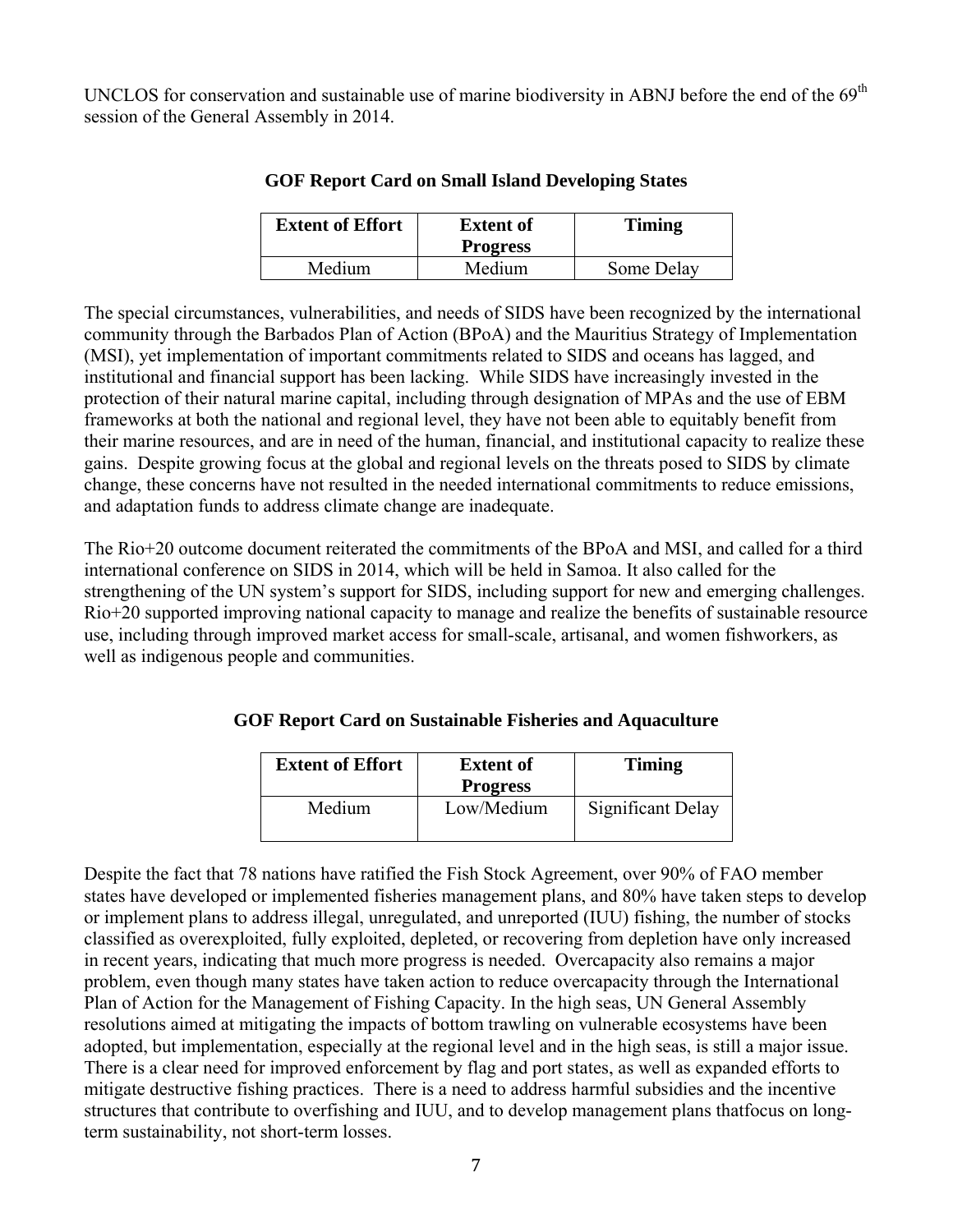The Rio+20 outcome document contained a number of commitments intended to reduce overfishing and IUU. It called for the intensification of efforts to meet the 2015 JPoI target to restore stocks to maximum sustainable yield (MSY) levels, within the shortest possible timeframe. Science-based management plans were supported. Management actions to address bycatch and destructive practices were called for, in addition to enhanced actions to protect vulnerable ecosystems, including the use of environmental impact assessment (EIA). Support for implementation of the UN Fish Stocks Agreement, the Code of Conduct for Responsible Fisheries, and the JPoI to address IUU fishing was reiterated, and countries were urged to ratify the Port State Measures to Prevent, Deter, and Eliminate IUU Fishing to bring it into force. The outcome document also called for national action to prevent and combat IUU activities, as well as the elimination of subsidies, including capacity building for improved monitoring, control, surveillance, compliance and enforcement systems. At the international level, Rio+20 called for the conclusion of World Trade Organization negotiations to address fishing subsidies in a manner that considers development priorities. RFMOs were encouraged to undergo independent review to increase transparency and accountability, and to implement the recommendations that emerge from these reviews. Increased market access, and access by subsistence, small-scale, artisanal, women, and indigenous fishers was observed.

#### **GOF Report Card on Addressing Critical Uncertainties for the Management of the Marine Environment and Climate Change**

| <b>Extent of Effort</b> | <b>Extent of</b><br><b>Progress</b> | <b>Timing</b>                      |
|-------------------------|-------------------------------------|------------------------------------|
| High                    | Medium/High                         | Some<br>Delay/Significant<br>Delav |

There has been a mobilization of scientific effort to adapt scientific priorities to address pressing environmental concerns related to climate change. As a whole, improved sampling systems and networks of monitoring sites have resulted a deeper understanding of ecosystem processes. However, more effective monitoring and reporting, and improved global coverage, as well as implementation of the Global Ocean Observing System (GOOS) is required. The cumulative impacts of human activities need to be addressed by a multi-sectoral, multi-dimensional approach, and there is a need for systematic environmental data exchange between nations and the international community. The challenges of lack of capacity in developing countries, including technology transfer, education and training, and limited financial capacity have hampered implementation.

The Rio+20 outcome document called for states to consider the findings of the Regular Process for Global Reporting and Assessment of the State of the Marine Environment following its completion. The outcome document also stressed the need to consider the precautionary approach in ocean fertilization activities. Although not ocean-specific, the Rio+20 outcome document also called on states to improve early warning systems for disaster risk reduction, including capacity building, and called for the strengthening of risk assessment and risk reduction instruments, including integration with climate change adaptation strategies.

#### **GOF Report Card on Coordination of UN Activities on Oceans**

|  | Extent of | 'xtent of<br>ג י | ™ino |
|--|-----------|------------------|------|
|--|-----------|------------------|------|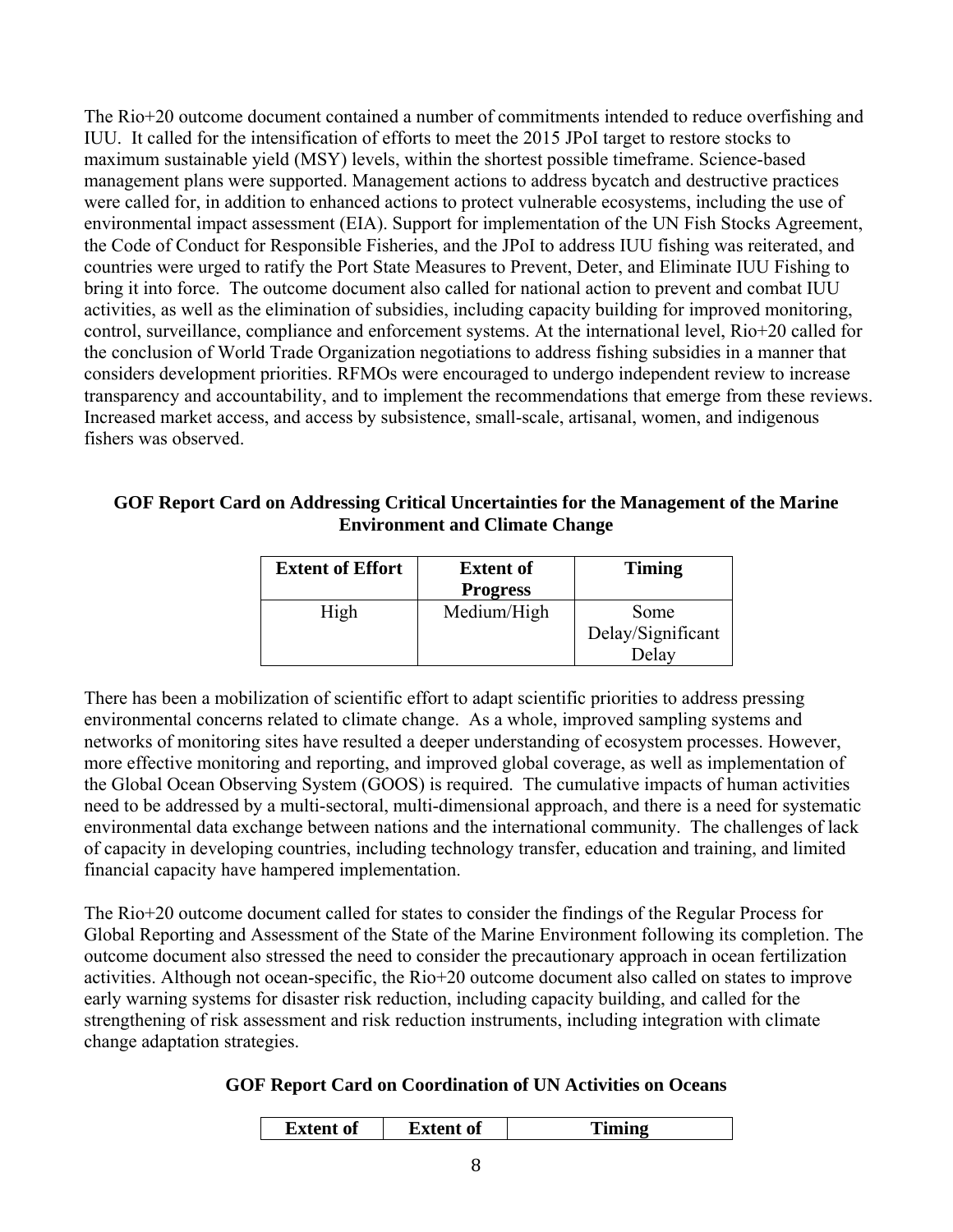| Пœ.<br>nr! | <b>Progress</b> |               |
|------------|-----------------|---------------|
| ΩW         | $\mathcal{N}$   | )n<br>$m\rho$ |

UN-Oceans has been operating since 2005 on a regular basis, and with transparency. Work has been carried out through task forces, and has provided a forum for communication between UN agencies. However the activities of UN-Oceans have been limited, largely due to the lack of a lead authority, secretariat, staff or funding support, including through the individual agencies to support group activities. The different governing bodies, processes, timelines, and budgets for each of the UN agencies involved makes coordination difficult. Actions have been time bound, and there has been limited NGO involvement. A clear lead authority, a position at a higher level within the UN system, and specific funding is required to make UN-Oceans more effective.

The Rio+20 outcome document did not mention UN-Oceans, nor did it reference inter agency cooperation in relation to oceans.

#### **GOF Report Card on a Regular Process for Global Reporting and Assessment of the State of the Marine Environment, including Socio-economic Aspects**

| <b>Extent of Effort</b> | <b>Extent of</b><br><b>Progress</b> | <b>Timing</b>            |
|-------------------------|-------------------------------------|--------------------------|
| Medium                  | High                                | <b>Significant Delay</b> |

The Regular Process was established as an international process guided by international law, including UNCLOS and other relevant international instruments, though the scope and scale of establishing it was slow and hampered by a lack of resources to carry out the start-up phase. The Assessment of Assessments, which synthesizes information from existing assessments on the state of the marine environment was recently completed and was widely accepted by the research community, although the assessments gave less attention to areas beyond national jurisdiction and economic and social factors. The first cycle is underway, and is expected to be completed in time for review in 2014. While there has been improved participation by developing countries, the management of the Regular Process by States has limited the involvement of other key actors and the resources they could provide.

The Rio+20 outcome document called on states to consider the findings of the Regular Process following its completion in 2014 and subsequent review by the assembly.

| <b>GOF Report Card on Capacity Development</b> |  |  |
|------------------------------------------------|--|--|
|------------------------------------------------|--|--|

| <b>Extent of Effort</b> | <b>Extent of Progress</b> | Timing            |
|-------------------------|---------------------------|-------------------|
| Low/ Unavailable        | Low                       | Significant Delay |

Capacity development was a major focus of Chapter 17 of Agenda 21 (the outcome document of the 1992 Earth Summit), and continues to be a major area of importance. There have been many efforts since 1992 to respond to the capacity development needs expressed at UNCED and at the WSSD on the part of various entities: educational institutions, UN agencies, multilateral and bilateral donors, and NGOs, but there is currently no entity tracking effort and expenditures, aggregate impact, effectiveness, or extent to which current and emerging needs have been met, making assessment of effort difficult in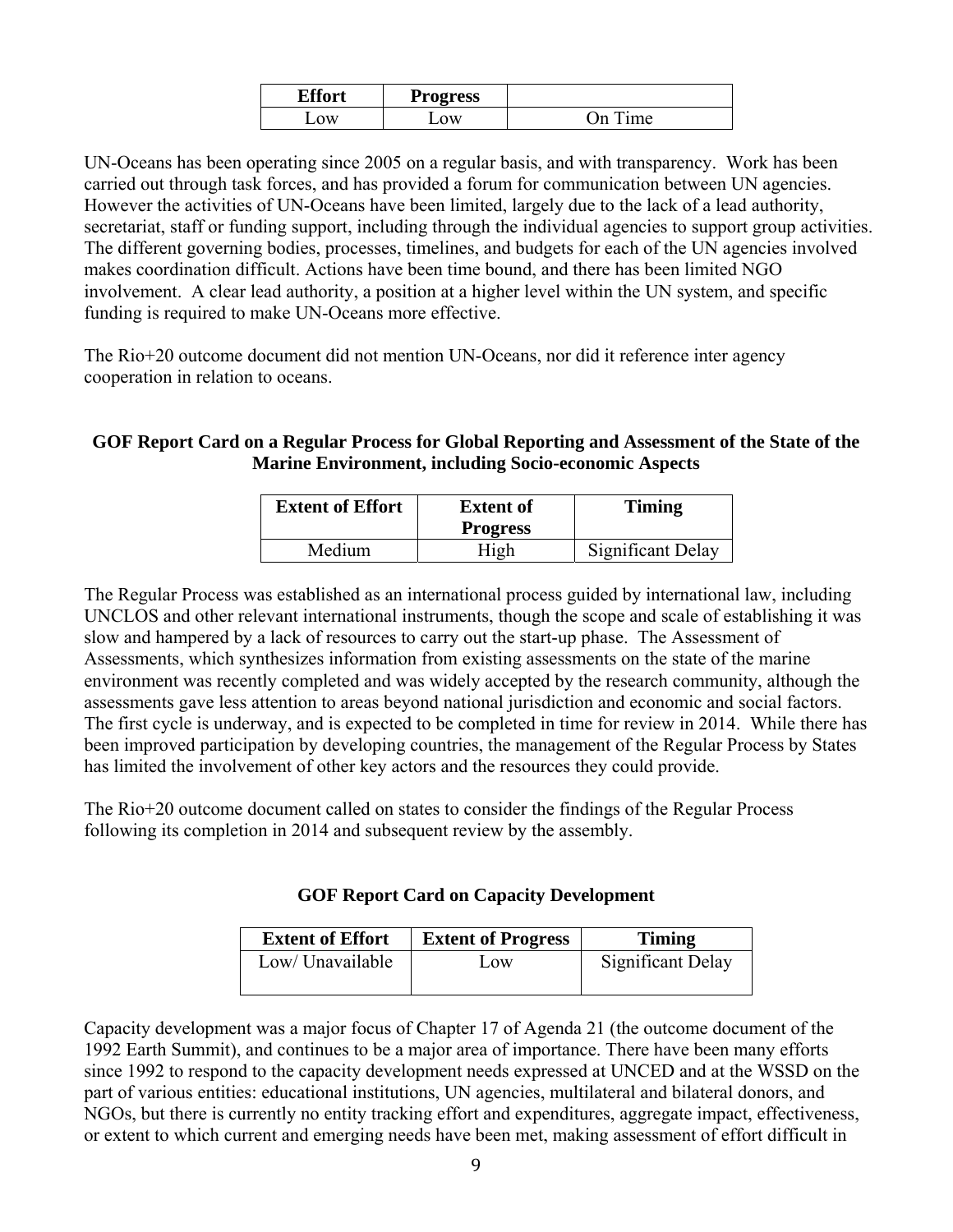this area. The absence of strategies and guidance at the international level, as well as a lack of indicators and timelines at the national level has slowed capacity development. Funds are limited, there are no tracking mechanisms for funds that have been provided, and there is no integration among the many actors that assist in capacity development. Capacity building efforts need to be integrated into long term development strategies, and will need to include human and institutional capacity building in addition to public education.

In the Rio+20 process, developing countries identified the lack of capacity development as one of the major gaps at the international level. In the outcome document, capacity building for oceans, coasts, and SIDS was highlighted to enable developing countries to implement their global commitments and to benefit from the conservation and sustainable use of their resources, including technology transfer, to provide support for monitoring, control, surveillance, compliance and enforcement systems to prevent and combat IUU fishing, and to improve implementation of integrated water resource management. Support for sustainable tourism was also included in the outcome document, though this was not specific to coastal tourism.

#### **References**

Biliana Cicin-Sain, Miriam Balgos, Joseph Appiott, Kateryna Wowk, and Gwénaëlle Hamon. 2011. Oceans at Rio+20: How Well Are We Doing in Meeting the Commitments from the 1992 Earth Summit and the 2002 World Summit on Sustainable Development? Summary for Decision Makers. Global Ocean Forum. Available at: http://www.globaloceans.org/content/rio20

UN Resolution 66/288. "The Future We Want" 11 September 2012, available at: http://sustainabledevelopment.un.org/futurewewant.html

#### **SIDE-BY-SIDE SUMMARY OF OCEANS PROVISIONS IN AGENDA 21, JPOI, AND THE RIO+20 OUTCOME DOCUMENT**

One of the goals of Rio+20 was to track progress and gaps in implementation of the commitments embodied in Agenda 21 (1992) and the Johannesburg Plan of Implementation (2002). The Global Ocean Forum has produced a comparison of the ocean-related provisions of these documents, as well as the Rio+20 outcome document "The Future We Want."

Side-by-side analysis of the ocean-related outcomes of UNCED, WSSD, and Rio+20 available at: http://www.globaloceans.org/sites/udel.edu.globaloceans/files/Table-UNCED-WSSD-Rio20.pdf

Ocean-related commitments were reviewed in the following issue areas:

- The status of the ocean ecosystems and coastal communities in the context of climate change and continuing biodiversity loss;

- Addressing critical uncertainties for the management of the marine environment and climate change;

- The extent of achievement of ecosystem-based, integrated ocean and coastal management in areas of national jurisdiction, in areas beyond national jurisdiction, and through regional efforts such as the Large Marine Ecosystem approach and Regional Seas Programmes;

- Protection of the marine environment;

- The status and prospects for fisheries and aquaculture within and outside of national jurisdiction; the special issues associated with small island developing states (SIDS) and oceans, especially in the context of climate change;

- Biodiversity loss, climate change, and networks of marine protected areas;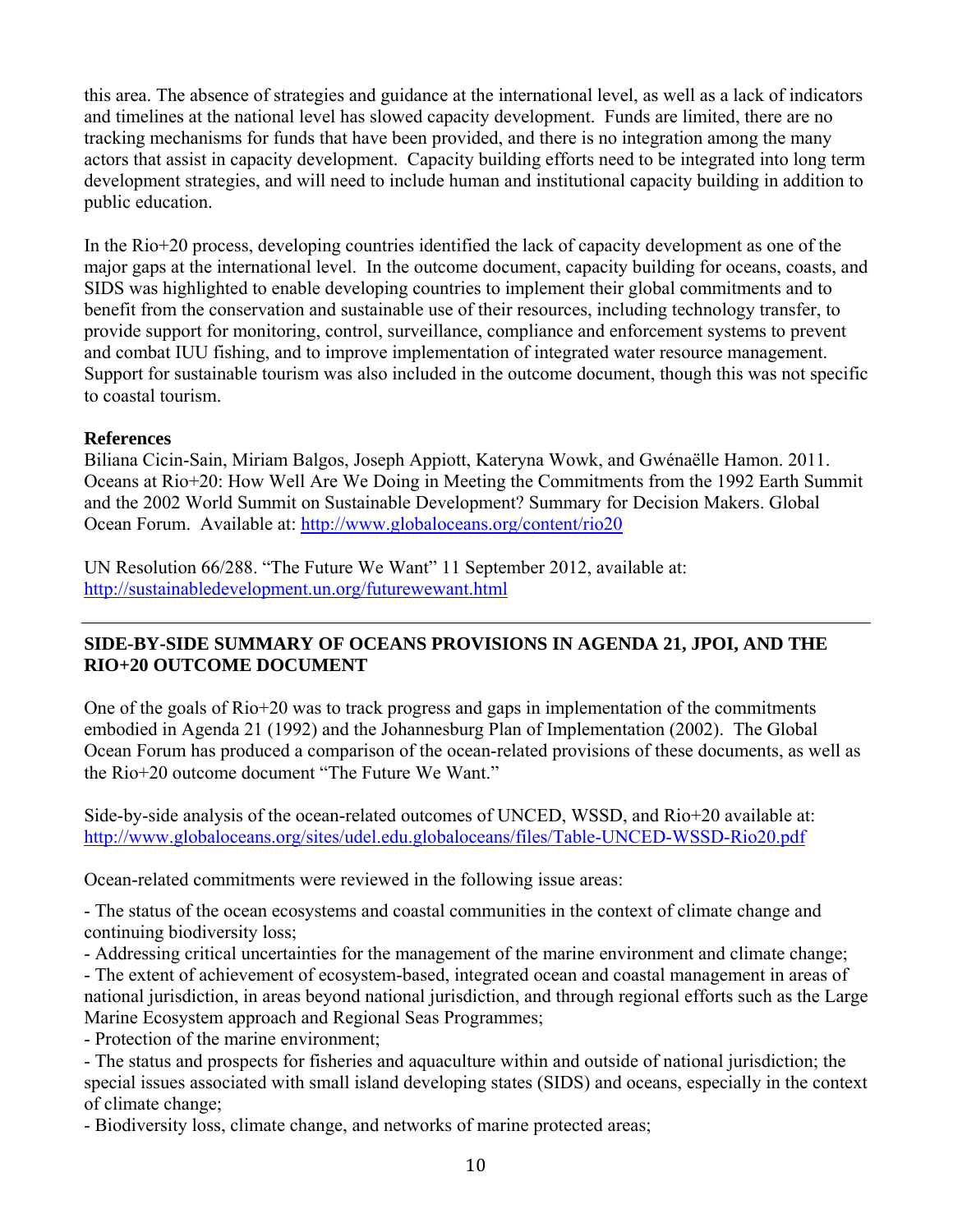-Integrated water resource management;

-Financing;

- Capacity development, and public outreach: the needs and challenges; and,

-The role of the oceans in the new low-carbon green economy; and, improved international environmental governance.

## **SUMMARY OF OCEANS DAY AT RIO+20**

The Oceans Day at Rio+20, held at the Rio Conventions Pavilion on June 16, 2012, in Rio de Janeiro gathered more than 375 participants from 46 countries and 169 organizations, including leaders from governments, international organizations, nongovernmental organizations, industry, and the science community to:

--Reflect on what has/has not been done in achieving major ocean-related sustainable development commitments;

--Rekindle political will to implement new and old commitments;

--Showcase tangible pledges for action, including Voluntary Commitments for Rio+20, to spur action on oceans, coasts, and small island developing States in the post-Rio+20 world; and

--Consider the opportunities and challenges for implementation of the "oceans package" emanating from the Rio+20 Conference.

Full summary of Oceans Day at Rio+20 available at: http://www.globaloceans.org/sites/udel.edu.globaloceans/files/OceansDayAtRio20Summary.pdf

IISD coverage of The Oceans Day at Rio+20 available at: http://www.iisd.ca/uncsd/rio20/pavilion/16jun.html

The Oceans Day at Rio+20 also celebrated the 10th Anniversary of the Global Ocean Forum, which was formed to help the world's governments place issues related to oceans, coasts, and SIDS on the agenda of the 2002 World Summit on Sustainable Development (WSSD) in Johannesburg, South Africa. To mark the Anniversary, the Global Ocean Forum published a booklet, "Celebrating the 10th Anniversary of the Global Ocean Forum at Rio+20 2002-2012," that contains reflections on the Global Ocean Forum's accomplishments from a number of our partners around the world. It is available at http://www.globaloceans.org/sites/udel.edu.globaloceans/files/GOF10thAnniversary.pdf

The Oceans Day was co-chaired by:

− Dr. Biliana Cicin-Sain, President, Global Ocean Forum

− Mr. Tuiloma Neroni Slade, Secretary General, Pacific Islands Forum Secretariat

− Dr. Wendy Watson-Wright, Executive Secretary, Intergovernmental Oceanographic Commission of UNESCO (IOC-UNESCO)

Oceans Day at Rio+20 featured high-level addresses from participants from all sectors, including:

Ms. Elizabeth Thompson, Executive Coordinator for the Rio+20 Conference Ambassador Isabelle Picco, Permanent Mission of Monaco to the United Nations Dr. Gustavo Fonseca, Head, Division of Natural Resources, Global Environment Facility (GEF) Mr. Wang Hong, Deputy Administrator, State Oceanic Administration, People's Republic of China Mr. Árni M. Mathiesen, Assistant Director-General, FAO Fisheries and Aquaculture Department Mr. Su'a N.F. Tanielu, Director-General, Pacific Island Forum Fisheries Agency (FFA) Mr. Ronald Jumeau, Ambassador for Climate Change and Small Island Developing State Issues,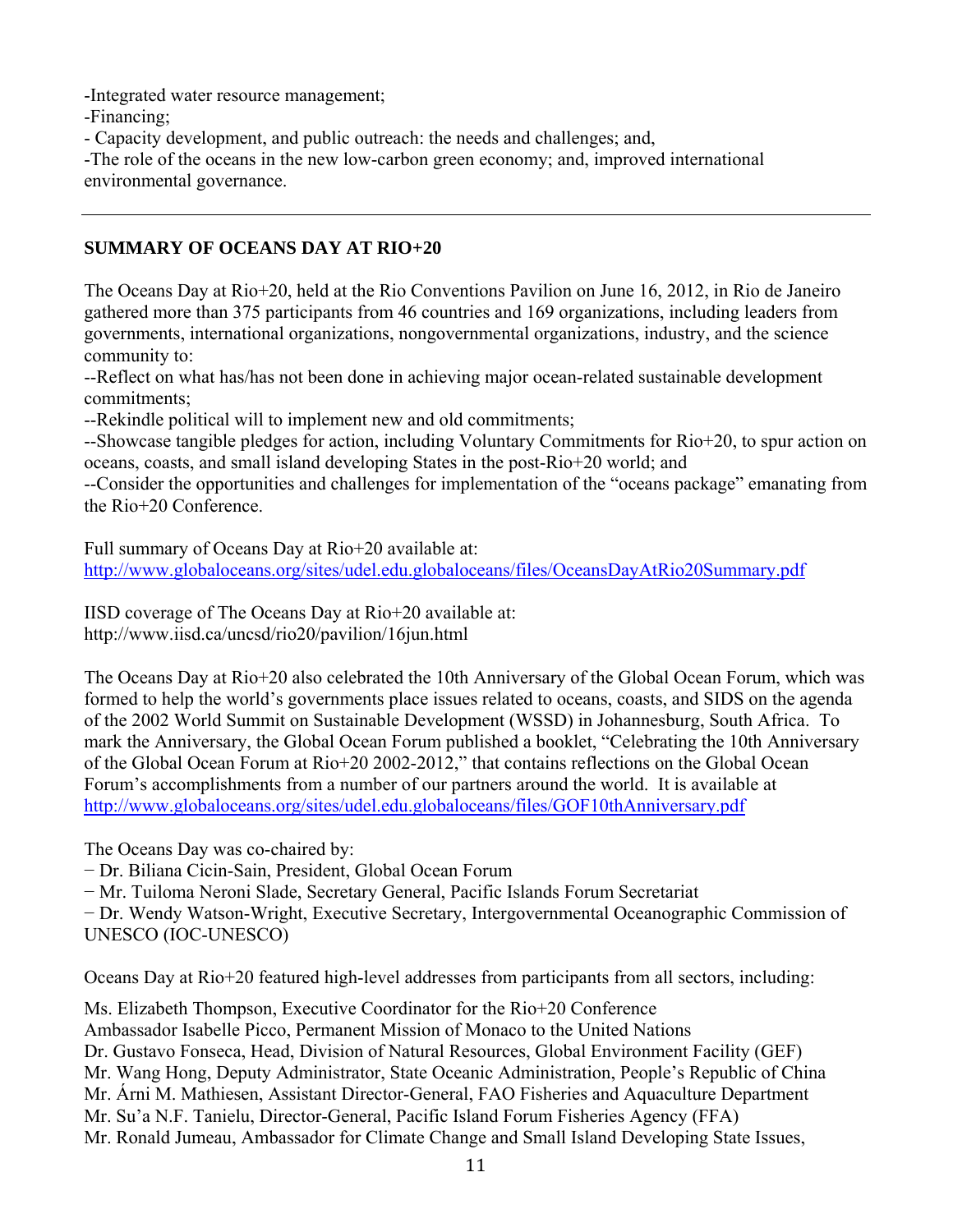Seychelles

Dr. Ibrahim Thiaw, Director, Division of Environmental Policy Implementation, UNEP Mr. Karl Falkenberg, Directorate-General Environment, European Commission Ms. Rachel Kyte, Vice President for the Sustainable Development Network, World Bank Mr. Johan Williams, Director General, Ministry of Fisheries and Coastal Affairs, Norway, President, North-East Atlantic Fisheries Commission (NEAFC), and First Vice Chair, Committee on Fisheries (COFI), FAO, Dr. Braulio F. de Souza Dias, Executive Secretary, Convention on Biological Diversity

Mr. David Tongue, Director of Regulatory Affairs, International Chamber of Shipping Ms. Lynne Hale, Director, Global Marine Programme, The Nature Conservancy

The Oceans Day at Rio+20 addressed key ocean issues in sustainable development, including: Renewing political commitments to oceans; Scaling up integrated governance of oceans; Enhancing fisheries for food security, social, and economic benefits; Capacity development of small island developing States (SIDS); Climate change and ocean acidification; and Moving toward the blue economy and blue society.

Speakers highlighted the positive momentum and consensus-building around oceans in the Rio+20 process, and recognized that, regardless of the outcome, the Rio+20 Conference has significantly raised the profile of ocean issues on the global policy agenda.

The Oceans Day at Rio+20 also provided an interesting review and snapshot of various approaches taken around the world to move toward ocean and coastal sustainability at different scales that could be scaled up and applied elsewhere. The important role of civil society and the private sector were emphasized as well, highlighting that governments cannot be relied upon alone as we are all ocean stakeholders. In this context and in the true spirit of the Rio Conferences, various organizations brought forth voluntary commitments on oceans, coasts, and small island developing States (SIDS).

Another common theme of the discussions was the need to look closely at the many opportunities inherent in healthy and sustainable oceans and to develop innovative approaches to sustainably use the oceans to address pressing social issues and stimulate economic growth. As our knowledge of the economic and environmental benefits of a healthy ocean improves, in addition to our ability to better make the business case for oceans, new opportunities are made available and new doors opened.

Despite the many challenges of the current global landscape (economic woes, political turmoil, etc.), participants at Oceans Day expressed hope for the future and many opportunities for sustainable development of the oceans. There was a sense that, with such a great collection of knowledge, experience, ideas, diverse perspectives, and passion, the global ocean community could make tangible progress in reaching our sustainable development goals for the ocean, and that Rio+20 Conference was a step in the right direction.

#### **RIO+20 VOLUNTARY COMMITMENTS ON OCEANS**

As with the 1992 Rio Earth Summit and the 2002 World Summit on Sustainable Developing in Johannesburg, stakeholders from all sectors included civil society played an important role in the Rio+20 Conference.

The first Rio Conference in 1992 heralded a new era of transparency and participatory environmental management, with the role of civil society, international organizations, and the private sector elevated in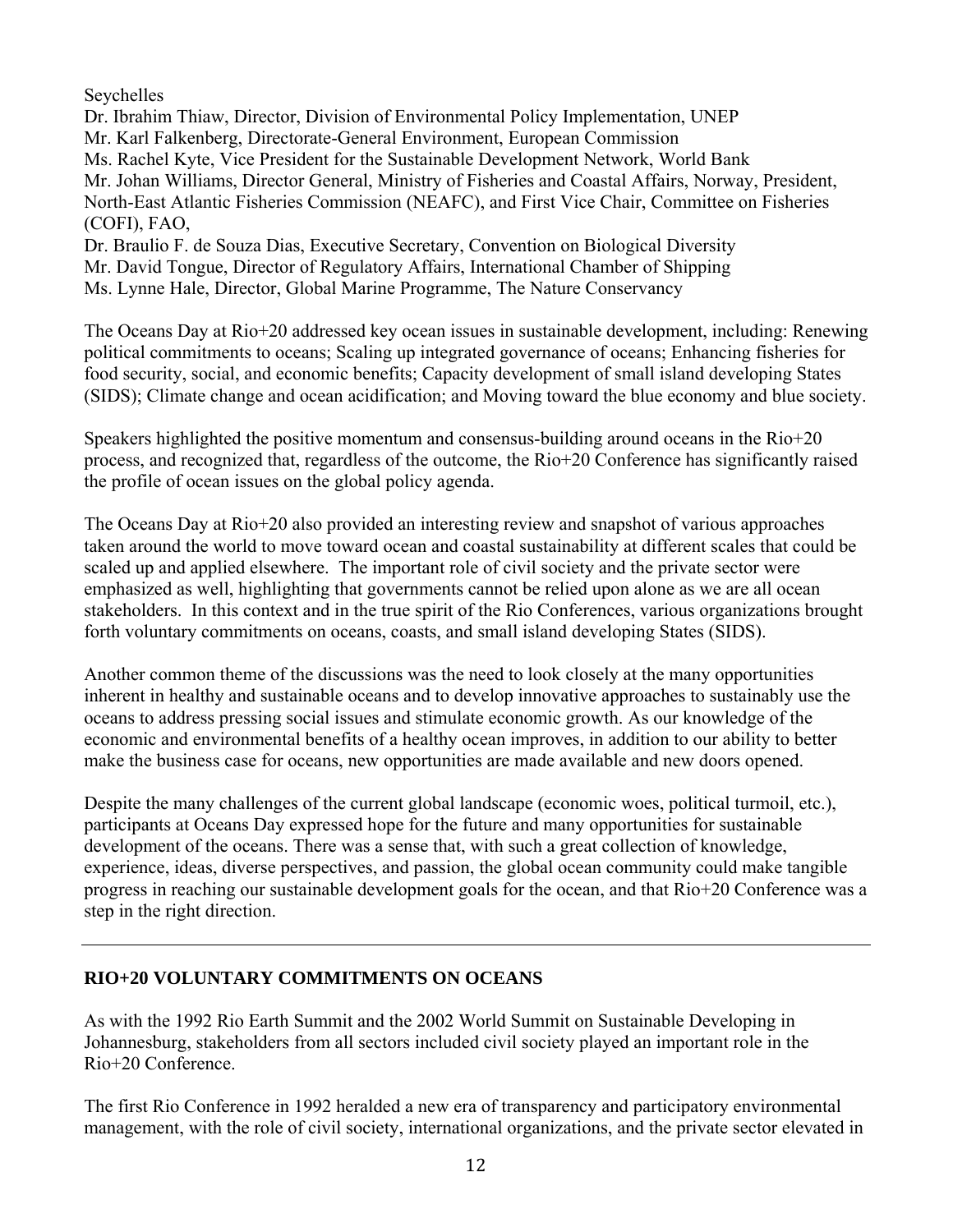importance in moving towards sustainable development. The Rio+20 Conference carried on that tradition, including through the development of voluntary commitments for oceans, coasts, and small island developing states (SIDS).

The information in this section provides details of the ocean-related voluntary commitments registered on the Rio+20 conference website. Developing new partnerships and synergies through the voluntary commitments provides an opportunity to assist in the implementation of the goals of Rio+20, and advance the Ocean Agenda.

Details of the voluntary commitments can now be accessed through the UN's Sustainable Development Knowledge Platform at: http://sustainabledevelopment.un.org/index.html

## **Voluntary Commitments in the "Oceans and Seas, SIDS" Category**

#### **Ocean Watch: Assessment and Promotion of Progress in the Implementation of the 1992, 2002, and 2012 Global Commitments On Oceans, Coasts, and Small Island Developing States (SIDS)**

*Partners:* 

Global Ocean Forum (GOF), United Nations Development Program , Intergovernmental Oceanographic Commission of UNESCO, Ocean Policy Research Foundation, Japan

#### *Commitment:*

The continued assessment, policy dialogue, and reporting of the progress (or lack thereof) in meeting global commitments related to oceans, coasts, and SIDS will ensure continuous exchange of information, sharing of best practices, and provide the opportunity to develop novel approaches to fill gaps in past commitments, and to address new and emerging challenges. This serves to maintain a high public and political profile, and to mobilize the ocean community to achieve effective implementation of commitments. This builds on the work undertaken by the GOF and partners, in the report "Oceans at Rio+20: Summary for Decision Makers," available online.

*Website*:

http://sustainabledevelopment.un.org/index.php?page=view&type=1006&menu=1348&nr=289

## **Building Oceans Readiness: Capacity Development for Integrated Ocean Governance**

#### *Partners:*

Global Ocean Forum (GOF), Intergovernmental Oceanographic Commission, UNESCO, World Ocean Network, Ocean Policy Research Foundation, Japan

## *Commitment:*

Capacity development for integrated ocean governance is essential to achieve sustainable development of oceans and coasts including responses to address new challenges, climate change and biodiversity , loss and provide sustainable ocean and coastal livelihoods. Funding is limited and there has been little collaboration and coordination of efforts among the many actors that assist in capacity development.

A global strategy for ocean readiness, mobilizing expertise and partnerships, will be developed to ensure that governments and institutions have the skills, knowledge, and capacity to develop Blue Economy frameworks, and to address challenges on oceans and coastal communities in a long-term, integrated manner.

*Website:* 

http://sustainabledevelopment.un.org/index.php?page=view&type=1006&menu=1348&nr=288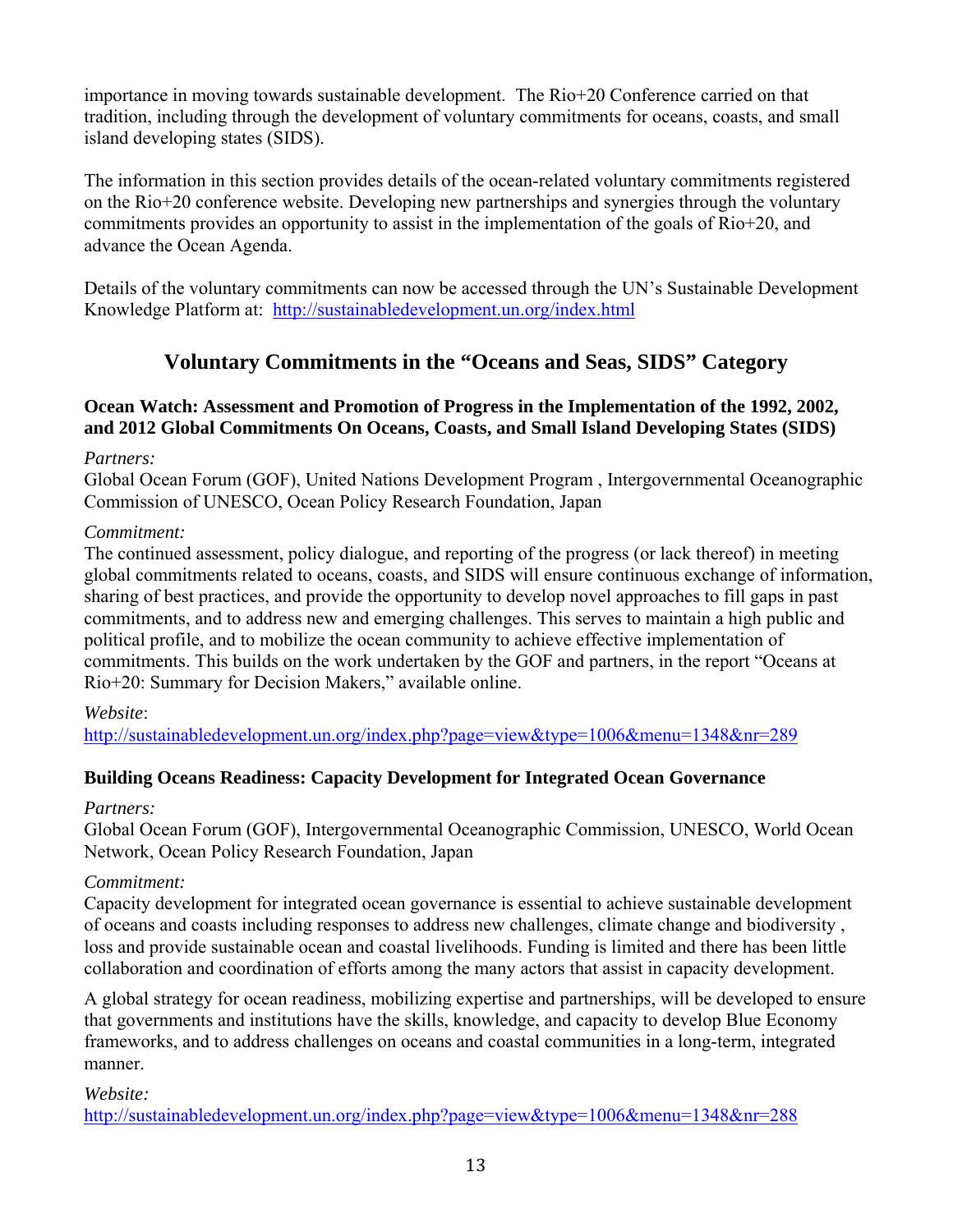## **Building Global Capacity for Marine Sciences, Observation, and Transfer of Marine Technology**

#### *Partners:*

Intergovernmental Oceanographic Commission of UNESCO (in partnership with Global Ocean Forum Commitment on Capacity Building for Integrated Ocean Governance)

#### *Commitment:*

This commitment aims at conducting a global and regional assessment of capacity development needs in the field of marine scientific research and ocean observation in developing nations and SIDS, leading to the formulation and implementation of a global strategy to implement these needs, through partnership with countries, donors, UN Agencies, global financial institutions, and the private sector. This commitment is based on the proposal contained in the UN Blueprint Report on Ocean and Coastal Sustainability and will be implemented in close cooperation with Global Ocean Forum led Voluntary Commitment on building global capacity for integrated ocean governance.

*Website*: http://sustainabledevelopment.un.org/index.php?page=view&type=1006&menu=1348&nr=361

#### **Global Partnership and Capacity Building for Ecosystem Based Management of Oceans and Coasts: Pursuing Compatible Objectives for Sustainable Development through Integrated Spatial Planning, Management and Policies**

#### *Partners:*

UNEP, Regional Seas, UN Oceans, governments, NGOs, private sectors, other international organizations.

#### *Commitment:*

(a) An interdisciplinary Partnership and Capacity Building Platform to support ecosystem-based management for sustainable development of oceans and coast established by 2014; (b) Cross-sectoral policy frameworks with coherent objectives and management plans to support comprehensive ecosystem-based management of oceans and coasts drafted in five countries across the Regional Seas Programme by 2017.

#### *Website*:

http://www.uncsd2012.org/index.php?page=view&type=1006&menu=153&nr=501

## **The Ocean Stewardship Initiative in the Blue Society**

#### *Partners:*

Nausicaà, World Ocean Network, and the Global Ocean Forum

#### *Potential partners:*

Intergovernmental Oceanographic Commission of UNESCO, United Nations Development Programme, Ocean Policy Research Foundation, Sea for Society consortium, International Union for Conservation of Nature Agence des Aires Marines Protégées

## *Commitment*:

In the last summits on SD, States agreed on the need for a joint framework for conservation and sustainable use of ocean resources. To reach this goal, we shall bring together researchers, policy makers, economic stakeholders, local authorities and the general public in dialogue, mutual learning, and action in order to develop the "Blue Society" concept, a new vision of our life on Earth, in the spirit of sustainability, well-being and equity for mankind in harmony with the World Ocean. To implement it, we shall identify innovative research themes and governance modes and promote them to be duplicated elsewhere.

*Website*: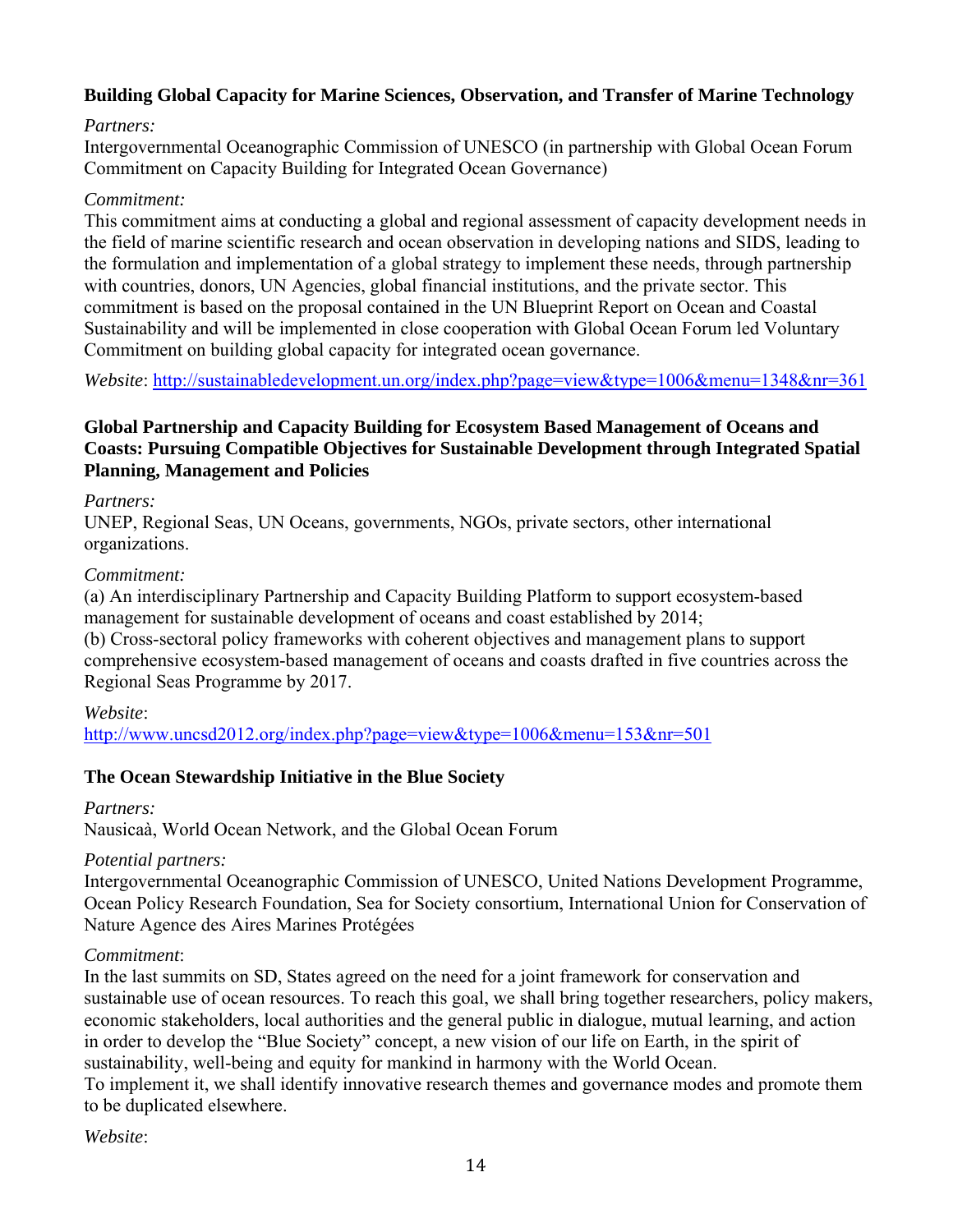## **Creation of a Co-managed Marine Protected Areas Network**

*Partners*:

Fundacion Loxaxanet para la Pesca Sostensible

#### *Commitment*:

--The creation of Marine Protected Areas designed and co-managed by artisanal fishers as a tool to ensure marine governance and sustainability of fishery resources.

--Involvement of artisanal fishers in the co-management of fishery resources in the decision making process, which will reduce the gap among authorities and civil society.

--Improvement the socio-economic, environmental and institutional conditions in which artisanal fishers operate and place them at the heart of the sustainable management of the resources their livelihoods is dependent upon.

--Change of mindset to improve management of marine resources and governance.

--Dissemination and replication of successful experiences and good practices.

*Website*:

http://sustainabledevelopment.un.org/index.php?page=view&type=1006&menu=1348&nr=482

## **Delivering Ecosystem-Based Coral Reef Management in the World's Regional Seas**

*Partners*:

UNEP, Regional Seas programs and associated networks

#### *Commitment*:

Six regional seas with extensive coral reefs incorporate tools for assessing drivers of coral reef resilience and for identifying and prioritizing actions that reduce the major anthropogenic pressures on coral reefs, in order to maintain their integrity and functioning.

A global partnership initiative among regional seas will promote policy coherence through common tools and approaches as well as strengthened implementation at the regional level, supporting resilient reefs and dependent communities.

*Website*:

http://sustainabledevelopment.un.org/index.php?page=view&type=1006&menu=1348&nr=502

## **Laying the Foundations of an Ocean Economy**

*Partners*: Mauritius, in partnership with development partners

*Commitment* 

Foundations of an Ocean Economy, to be achieved with assistance from development partners.

*Website*:

http://sustainabledevelopment.un.org/index.php?page=view&type=1006&menu=1348&nr=458

#### **Reduce pollutants from sea and land-based activities, including litter, harmful substances and nutrients from wastewater, industrial and agricultural runoff entering the world's oceans**

*Partners:* 

Governments of Italy, Germany, the Netherlands, USA, the European Union; the International Fertilizer Industry Association (IFA); the International Nitrogen Initiative (INI); International Fertilizer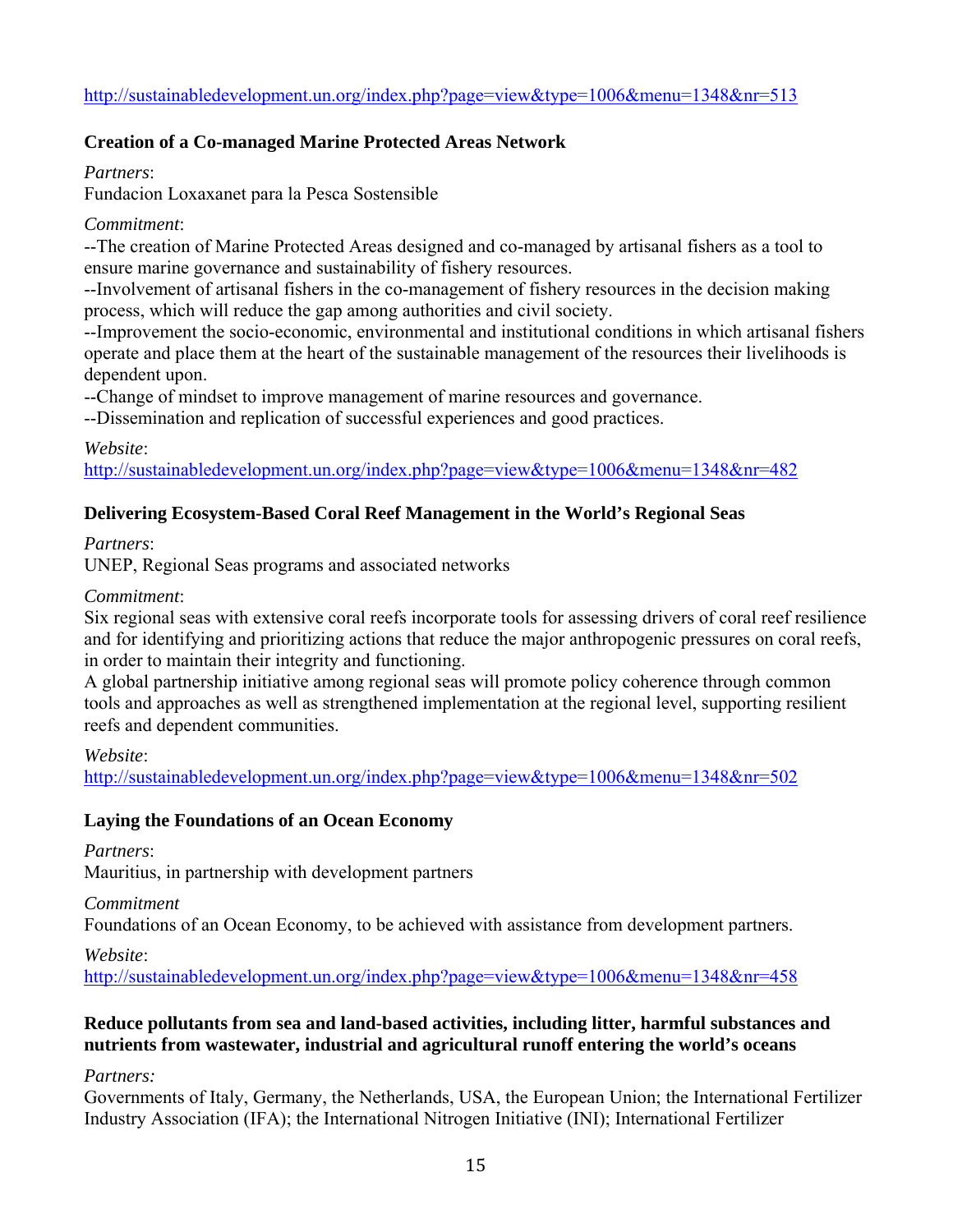#### Development Centre (IFDC); the UN Food and Agriculture Organization (FAO); UN-HABITAT; IOC-UNESCO, UNDP, NOAA; UN-Water; UN-Oceans

#### *Commitment:*

All countries would have set relevant national targets for nutrient loadings, marine litter reduction and wastewater discharges. The planning of strategies for achieving these targets would have been commenced, through processes such as Regional Seas Action Plans and through functioning Global Partnerships on Marine Litter, Nutrients, and Wastewater Management.

#### *Website:*

http://sustainabledevelopment.un.org/index.php?page=view&type=1006&menu=1348&nr=500

#### **Smart Ocean/Smart Industries: Global scaling up of ocean and climate data collection by industry**

#### *Partners:*

World Ocean Council member companies, i.e. from shipping, oil/gas, fisheries, mining, renewable energy, etc.

#### *Commitment:*

WOC and leadership companies will create a system to scale up and coordinate industry collecting of ocean/climate data for scientific programs that improve ocean health and industry sustainability. The Smart Ocean/Smart Industries program is operational and ready to be used by a range of companies, sectors and locations worldwide by 2015. To achieve this overall target, pilot projects in one or more regions will be undertaken using industry vessels and platforms from several sectors, e.g. shipping and oil and gas. Pilot efforts will develop the system and process for systematic, regular, sustained and integrated collection of standardized ocean, weather and climate data at industry vessels and platforms and data communication to national and international ocean, weather and climate programs.

#### *Website:*

http://sustainabledevelopment.un.org/index.php?page=view&type=1006&menu=1348&nr=1034

## **Ocean-Related Voluntary Commitments in the "Climate Change" Category**

#### **Climate Change Mitigation through Sustainable Management of Coastal Ecosystems**

#### *Partners*:

UNEP, GRID-Arendal, UNEP-WCMC, IOC of UNESCO, IUCN, Academic Institutions, NGOs

#### *Commitment*:

International policy and financing processes under the UNFCCC encompass and enable coastal ecosystem-based mitigation activities. The area of mangroves, seagrass beds and tidal wetlands under sustainable management for climate change mitigation is increased in five developing countries, and greenhouse gas balance and other ecosystem services are consistently quantified and valued using standardized methodologies.

#### *Website*:

http://sustainabledevelopment.un.org/index.php?page=view&type=1006&menu=1348&nr=499

## **Ecosystems-Based Adaptation (EBA) Programme**

*Partners*: UNDP, IUCN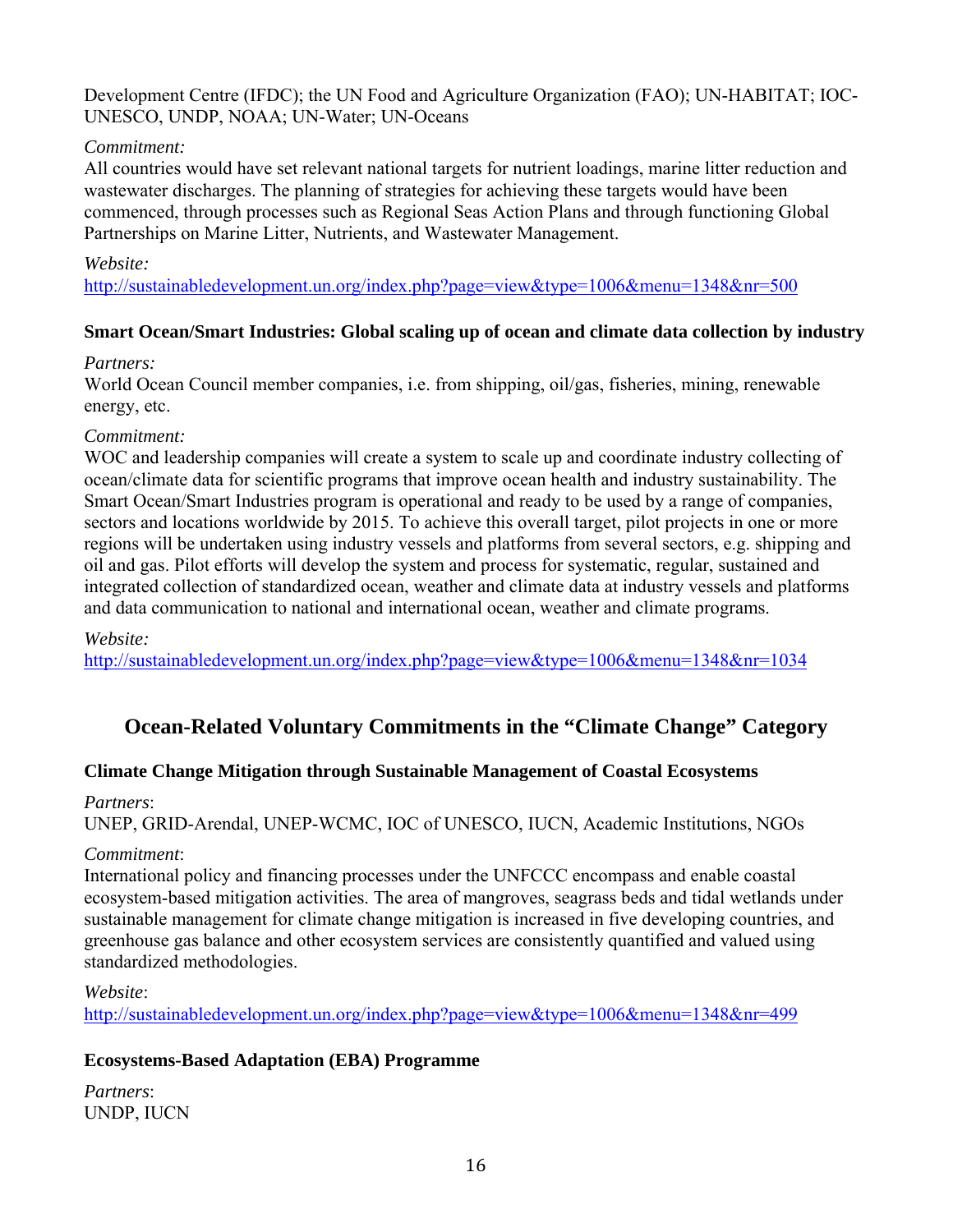### *Commitment*:

The outcome of this commitment is countries having improved integration of climate change responses into national development processes by incorporating Ecosystem-based Approaches to Adaptation into development planning and policymaking. This includes increasing the access of communities to relevant climate change assessments and information for decision-making and long-term planning. One project will be in a SIDS.

#### *Website*:

http://sustainabledevelopment.un.org/index.php?page=view&type=1006&menu=1348&nr=495

#### **Signature of Cooperation Agreements between the IOC, and SPREP and IOC and 5Cs**

#### *Partners*:

Indian Ocean Commission, South Pacific Regional Program for Environment (SPREP) and the Community Center of Caribbean States for Climate Change (CCCCC)

#### *Commitment*:

SIDs countries of the three regions will have increased their capacity in accessing climate finance, will have developed collaborations in developing human capacity to deliver on Blue economy and sustainable development; will have prepared for the SIDS summit in 2014.

*Website*:

http://www.uncsd2012.org/index.php?page=view&type=1006&menu=153&nr=509

## **Ocean-related Voluntary Commitments in the "Sustainable Development Strategies and Policies" Category**

#### **Smart Island Strategy—Government of Aruba**

*Partners*: Government of Aruba, New America Foundation, Carbon War Room

#### *Commitment*:

By 2020, Aruba's Smart Island Strategy will transition the island to 100 percent renewable energy, increase housing choices and neighborhood quality, strengthen social cohesion, reduce traffic congestion and improve mobility, reduce obesity and improve public health, improve water conservation, and diversify an expanding island economy.

*Website*: http://www.uncsd2012.org/index.php?page=view&type=1006&menu=153&nr=514

## **Ocean-related Voluntary Commitments in the "Sustainable Energy" Category**

## **Barbados Declaration – Voluntary Commitment by Island Governments (22 in total)**

#### *Partners*:

Island governments, with support from the governments of Australia, Denmark, New Zealand, Norway, and the United Kingdom, and UNDP.

#### *Commitment*:

Renewable Energy - to diversify its matrix and achieve a renewable energy target, with timetable. Targets and timetables for each government differ.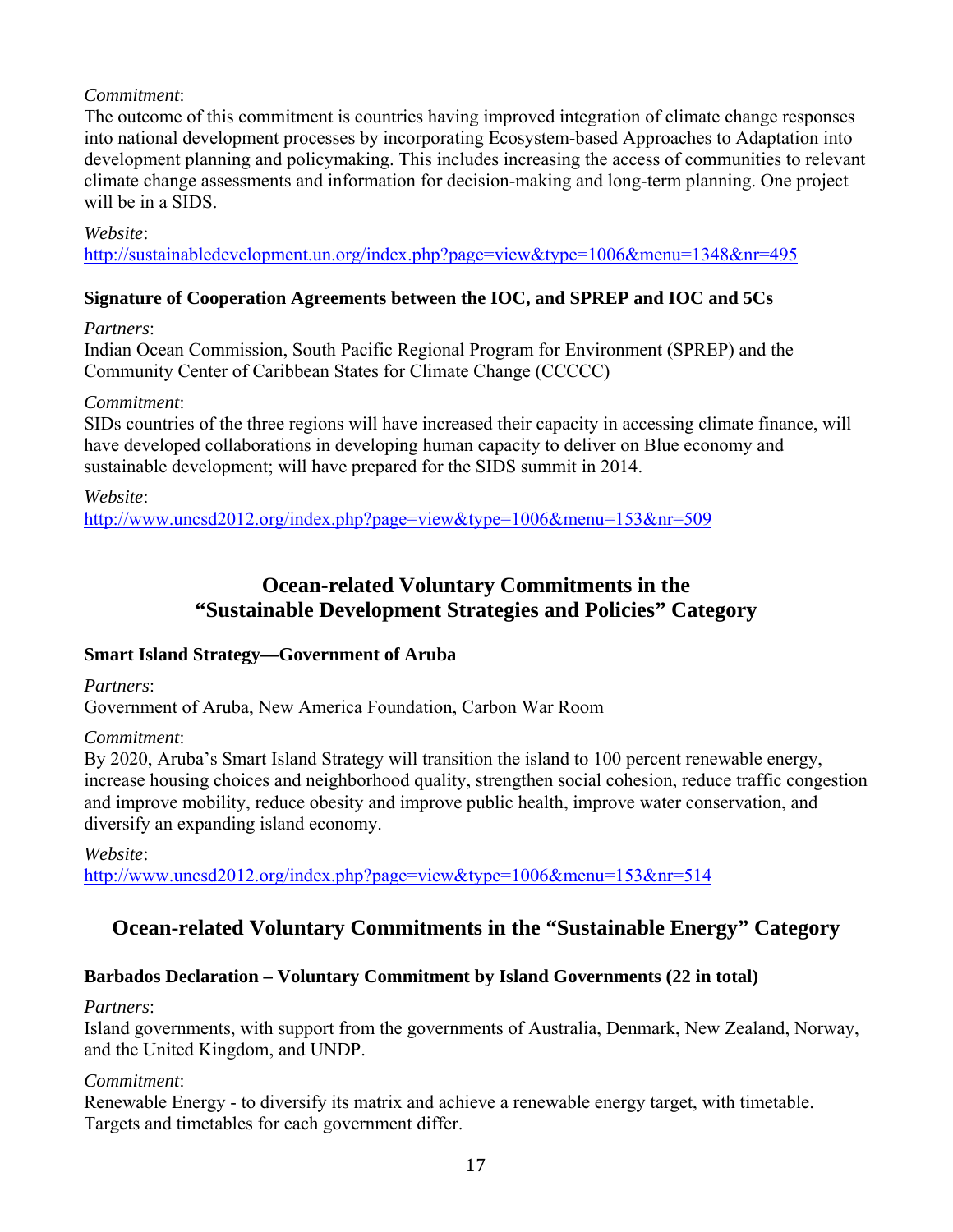*Website*:

http://www.undp.org/content/dam/undp/library/Environment%20and%20Energy/Climate%20Change/B arbados-Declaration-2012.pdf

Description of Global Ocean Forum Voluntary Commitments available at: http://www.globaloceans.org/sites/udel.edu.globaloceans/files/GOF-Rio20-Voluntary-Commitments.pdf

Description of Ocean-Related Commitments available at: http://www.globaloceans.org/sites/udel.edu.globaloceans/files/Rio20OceanVoluntaryCommitments.pdf

Full list of Rio+20 Voluntary Commitments available at: http://www.uncsd2012.org/allcommitments.htm

### **GOF BRAINSTORMING STRATEGY SESSION ON OCEANS POST RIO+20 (WORLD BANK, NOVEMBER 12, 2012)**

On November 12, 2012, the Global Ocean Forum convened an informal brainstorming discussion on implementation of the oceans package emanating from the United Nations Conference on Sustainable Development (Rio+20) held in Rio de Janeiro on June 20-22, 2012, kindly hosted by the World Bank. The intent of the meeting was to strategize about the implementation of the Rio+20 oceans package and related ocean commitments from 1992 and 2002, to explore how various ongoing initiatives can be used to achieve maximum synergy and forward movement, and to take advantage of key forthcoming meetings and other opportunities to advance the global ocean agenda. The event brought together over 45 ocean experts from government, intergovernmental organizations, non-governmental organizations, and academia that will be involved in implementing various aspects of the oceans package.

Meeting presenters and participants included:

- Dr. Biliana Cicin-Sain, President, Global Ocean Forum
- Dr. Andrew Hudson, Coordinator, UN-Oceans; Principal Technical Advisor, International Waters; UNDP/GEF, Cluster Leader, UNDP Water and Ocean Governance Program
- Dr. Braulio de Souza Dias, Executive Secretary, Secretariat of the Convention on Biological Diversity (CBD)
- Dr. Juergen Voegele, Sector Director, Agriculture and Environmental Services, World Bank
- Ms. Paula Caballero, Director for Economic, Social and Environmental Affairs, Ministry of Foreign Affairs, Colombia
- Ms. Sari Söderström, Sector Manager, Agriculture and Environmental Services, World Bank
- Mr. Peter Kristensen, Team Leader for Oceans and Natural Resources, Global Partnership for Oceans, World Bank
- Mr. Mitrasen Bhikajee, Deputy Executive Secretary, IOC-UNESCO (via telephone)
- Ms. Julie Ritz, Sustainable Development Officer, Emerging Issues Branch, Division for Sustainable Development, United Nations Department of Economic and Social Affairs (UNDESA)
- Ms. Monika Thiele, Programme Officer, Focal Point for North America UNEP, Convention on the Conservation of Migratory Species
- Ms. Carla Friedrich, Associate Programme Officer for Ecosystems Management, UNEP
- Mr. Liu Zhenghua, APEC Marine Sustainable Development Center (via telephone)
- Ms. Karin Sjolin-Frudd, Senior Adviser, Marine Environment Division, International Maritime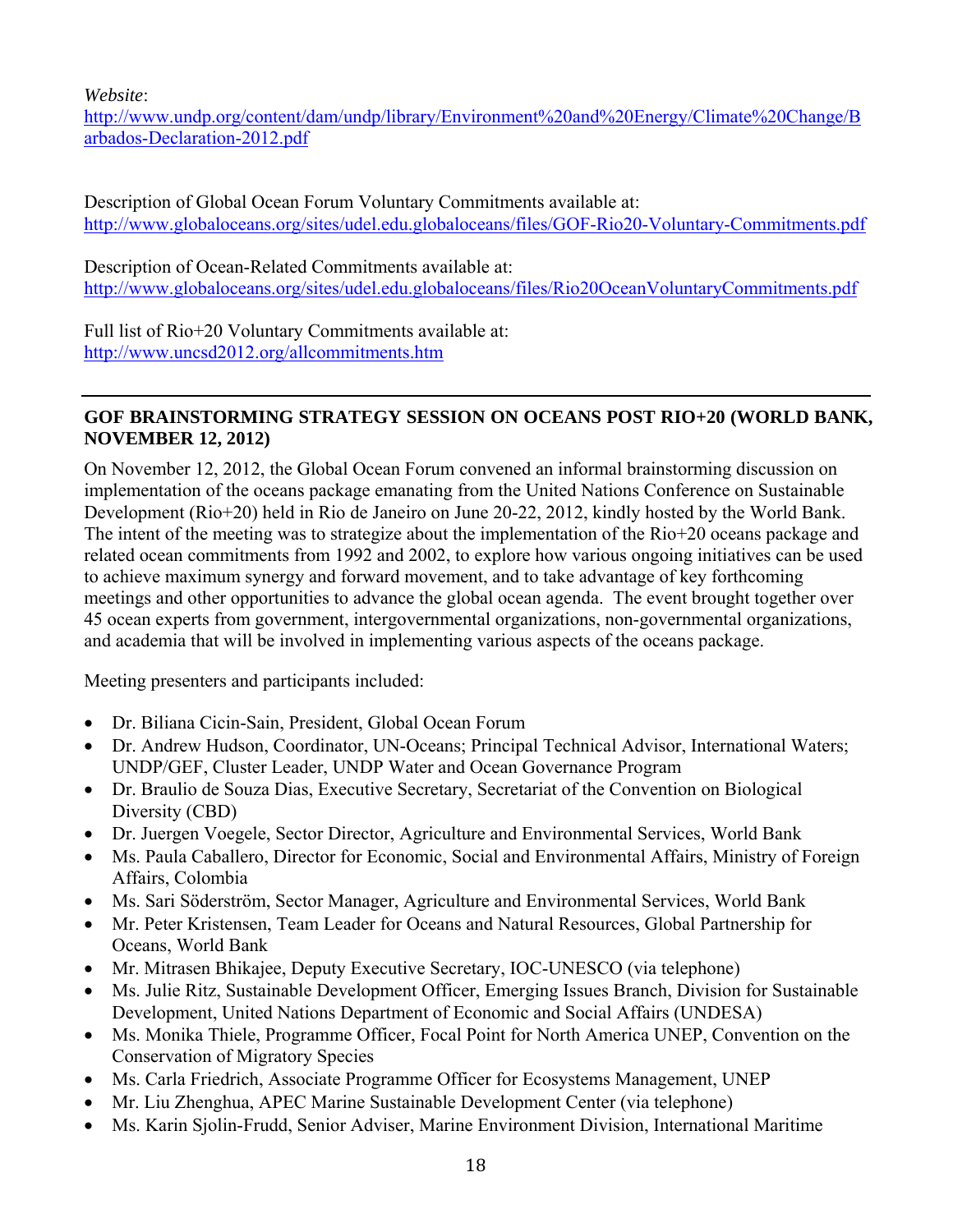Organization (IMO) (via telephone)

- Mr. Ivan Zavadsky, International Waters Focal Area Coordinator, Senior Water Management Specialist, GEF
- Ms. Barbara Cooney, GEF Coordinator, Food and Agriculture Organization of the United Nations
- Mr. Jacob Scherr, Director, Global Strategy & Advocacy, Natural Resources Defense Council (NRDC)
- Ms. Lynne Hale, Director, Global Marine Program, The Nature Conservancy (TNC)
- Mr. Bill Eichbaum, Vi*ce President, Marine & Arctic Policy,* WWF
- Dr. Jihyun Lee, Environment Affairs Officer, Marine and Coastal Biodiversity, Secretariat of the Convention on Biological Diversity (via telephone)
- Christian Severin, Senior Environmental Specialist, Natural Resources, GEF
- Dr. David VanderZwaag, Dalhousie University (via telephone)
- Mr. Matthew Gianni, Political Advisor, Deep Sea Conservation Coalition (via telephone)
- Ms. Alice Hicuburundi, Senior Legal Officer, Division for Ocean Affairs and the Law of the Sea (UN-DOALOS), Office of Legal Affairs (via telephone)
- Ms. Charlotte Salpin, Legal Officer, Division for Ocean Affairs and the Law of the Sea (UN-DOALOS), Office of Legal Affairs (via telephone)
- Dr. David Freestone, Executive Director, Sargasso Sea Alliance
- Dr. Nicole Glineur, Program Manager, Biodiversity, GEF
- Ms. Charlotte Gobin, Senior Environmental Specialist, Natural Resources, GEF
- Dr. Naesun Park, Director, International Affairs Division, Korean Institute of Ocean Science and Technology (KIOST)
- Dr. Indumathie Hewawasam, Ocean and Coastal Management Specialist, formerly Senior Coastal and Marine Specialist, Environment Department, World Bank
- Mr. Ludovic Frere-Escoffier, NAUSICAA (France) and World Ocean Network (WON)
- Dr. Dann Sklarew, Associate Professor, George Mason University, Virginia
- Mr. Robert Brumbaugh, Lead, Integrated Ocean Management, Global Marine Team TNC
- Mr. Richard Delaney, Executive Director, Provincetown Center for Coastal Studies
- Ms. Brittany Baschuk, Associate, International Policy, The Pew Environment Group
- Dr. James Anderson, Fisheries & Aquaculture Adviser, World Bank
- Mr. Tim Bouley, Global Partnership for Oceans, World Bank
- Dr. Angus Friday, Senior International Climate Policy Specialist, World Bank
- Dr. Mimako Kobayashi, Agricultural and Resource Economist, Agriculture and Rural Development, World Bank
- Dr. Rebecca Lent, Special Advisor, World Bank
- Ms. Elisabeth Mealey, Senior Communications Officer, World Bank
- Dr. Pawan Patil, Senior Economist, Agriculture and Environmental Services Department, World Bank
- Mr. John Virdin, Sr. Natural Resource Management Specialist, Environment Department, World Bank

Presentations focused on the specific ocean-related outcomes of Rio+20, including the identification of the commitments with specific, concrete targets and deadlines. Intergovernmental organization participants discussed avenues to promote the ocean agenda through the Rio+20 follow-up processes, including the High Level Political Forum, the post-2015 Development Agenda, the Third Global Conference on Small Island Developing States (2014), and in the intergovernmental process on Universal Sustainable Development Goals, and related initiatives of UN organizations and secretariats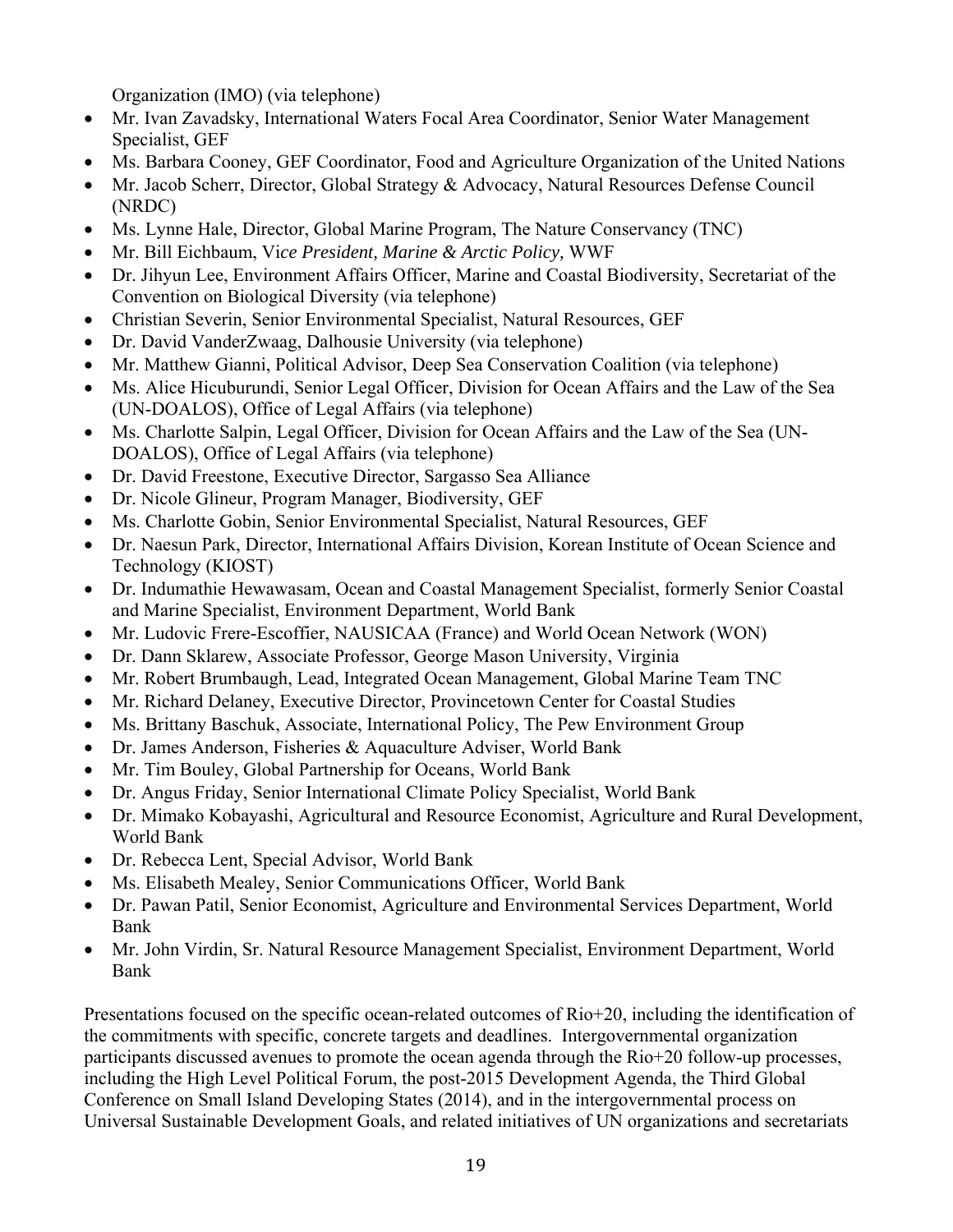including the UN Secretary General's Oceans Compact, UN-OCEANS, the Regular Process, Ad Hoc Open-ended Informal Working Group to Study Issues relating to the Conservation and Sustainable Use of Marine Biological Diversity beyond Areas of National Jurisdiction, the World Bank's Global Partnership for Oceans, the Yeosu Declaration on the Living Ocean and Coast, the Sustainable Ocean Initiative and related opportunities from the CBD, UNDP, UNEP, IMO, and IOC-UNESCO. Further presentations centered on the range of Rio+20 voluntary commitments and new partnerships that will be integral in implementing the oceans-related provisions of the Rio+20 outcome.

Afternoon sessions were devoted to breakout discussions to develop strategies in the areas of integrated, ecosystem-based ocean and coastal management and the monitoring, assessment and protection of the marine environment, fisheries, capacity development, climate change and ocean acidification, and the "blue" green economy. The outputs of these breakout groups included analysis of the 1992, 2002, and 2012 targets and commitments in each issue area, including an analysis of what has and has not been accomplished, remaining gaps, sharing of lessons learned, possible existing frameworks and approaches to address the targets, and appropriate fora. Breakout groups also discussed possible implementation strategies for each issue area, focusing on specific objectives of each commitments and identification of specific capacities, expertise, mandates, and financing that are available and needed to meet the commitments, and the key institutions and organizations that can support the implantation of the action items. While the meeting participants recognized that the outcome of the Rio+20 process was a mix of accomplishments and drawbacks, there was a general sense among the meeting participants that the synergies among the various partners of the Global Ocean Forum have a number of opportunities to promote the new ocean agenda in the coming months and years at the international level.

Specific action items for each issue area varied, but there was general consensus that the international community should focus on enhancing partnerships and developing synergies among the voluntary commitments and other initiatives emanating from Rio+20. Increasing public awareness, including knowledge sharing platforms, new means of building connections among all stakeholders, and seeking support from existing industries and institutions that are involved in, or may have future interests in, improving ocean management, were highlighted as means to achieve these ends. Identifying successful initiatives and scaling up of successful efforts, particularly in the development of a "blue" economy will also be required. Innovative approaches to support the ocean agenda should be considered, including those that improve on the narrative of the importance of ocean issues and resources, as well as considering the positive benefits healthy ocean ecosystems will provide. In the area of integrated, ecosystem-based ocean and coastal management and monitoring, assessment, and protection of the marine environment, improving the integration of adaptation planning into ICM, increasing implementation at the national and sub-national levels as well as building on existing regional initiatives was supported. For fisheries, improving the capacity and accountability of RFMOs, as well as strengthening the relationship between RFMOs and regional sea conventions was recommended. The need to emphasize the economic and environmental value of natural systems for SIDS and climate change adaptation, as well as seeking innovative partnerships to support adaptation and mitigation actions, including the private sector, were highlighted. To improve on capacity development, the need to seek new partnerships and investors (non-traditional collaborators) was also discussed, as was the need to assess gaps and develop a clear, focused capacity development strategy to support ocean leadership at all levels. The key recommendation for the "blue economy" was to scale up successful initiatives, and to provide guidance to the stakeholders in developing effective blue economy practices.

The full meeting agenda can be found at: http://www.globaloceans.org/sites/udel.edu.globaloceans/files/Agenda-Nov12BrainstormingSession.pdf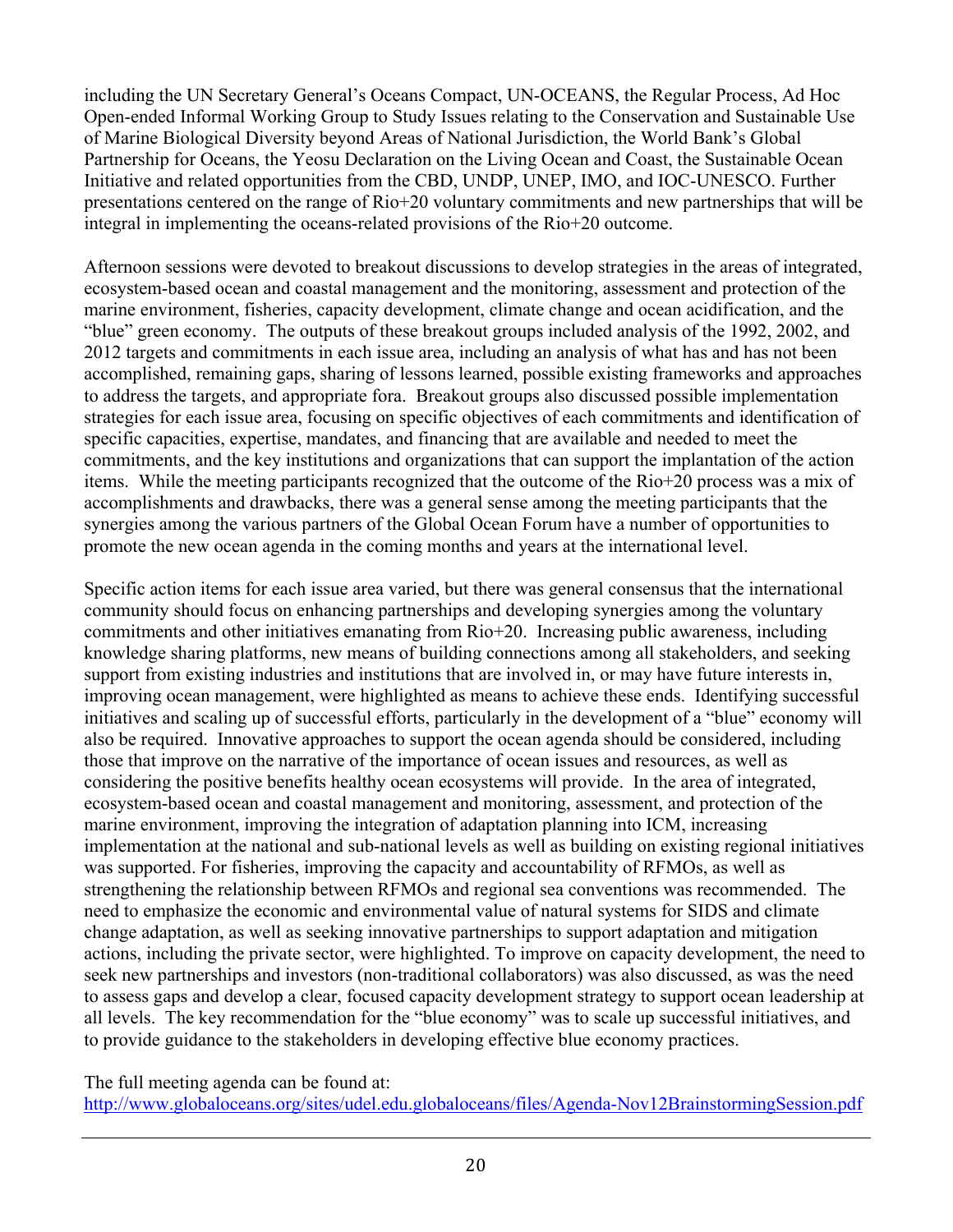# **Perspectives on Rio+20**

The Rio+20 Conference addressed a wide range of complex issues, including food security, renewable energy, oceans, and sustainable urban development, among others. And within each of these general issue-areas, there were further discussions on important sub-topics. It is important, therefore, not only to consider the Rio+20 Conference in the general context of oceans, but also in terms of what it meant for various topics that were discussed within the oceans issue-area.

Experts from different sectors and organizations have produced the following op-ed pieces discussing progress made, or lack thereof, on key ocean issues as they were addressed at Rio+20.

- *Implications of Rio+20 for the Institutional Frameworks of Oceans* By Anne Powers, Professor, Center for Environmental Legal Studies, Pace Law School
- *Implications of Rio+20 for Ocean Science* By Wendy Watson-Wright, Executive Secretary, Intergovernmental Oceanographic Commission of UNESCO
- *What's Next for Areas beyond National Jurisdiction? Accelerating progress post Rio+20* By Kristina M. Gjerde, Senior High Seas Advisor to IUCN Global Marine and Polar Programme and Member of the High Seas Alliance
- *Engagement of Civil Society in the post Rio+20 world and the creation of the Alliance for the Seas and Oceans* By Philippe Vallette, Manuel Cira, and Iwona Gin, World Ocean Network

#### **Implications of Rio+20 for the Institutional Frameworks of Oceans**

#### *By Anne Powers, Professor, Center for Environmental Legal Studies, Pace Law School*

Opinion is splintered on whether Rio+20 was successful in addressing major sustainable development issues facing the world. Whatever your view on that, oceans do appear a clear winner in the final outcome document, "The Future We Want." Of the 283 paragraphs in the document, 20 related to oceans, and at least a few give promise of new actions or directions. The two themes of the conference were the green economy in the context of sustainable development and poverty eradication, and the institutional framework for sustainable development. While both themes were reflected in the ocean provisions, the institutional framework for oceans drew special attention.

The first Oceans and Seas paragraph (158) recognizes that the UN Convention on the Law of the Sea provides the legal framework for our efforts to protect and conserve the oceans and to use their resources in a sustainable fashion. However, the reach of UNCLOS in protecting marine biodiversity and directing its sustainable use has been limited to a large extent to areas under the jurisdiction of coastal states [and even there much remains to be done]. Protecting marine biodiversity in areas beyond national jurisdiction (ABNJ), essentially the high seas, is a much more difficult proposition and the conservation and management provisions for the high seas (UNCLOS Articles 116-120) have not been well-implemented. The Rio document makes no change in the actual institutional framework, but simply commits states to address the issue "on an urgent basis." Urgent appears to mean within two years.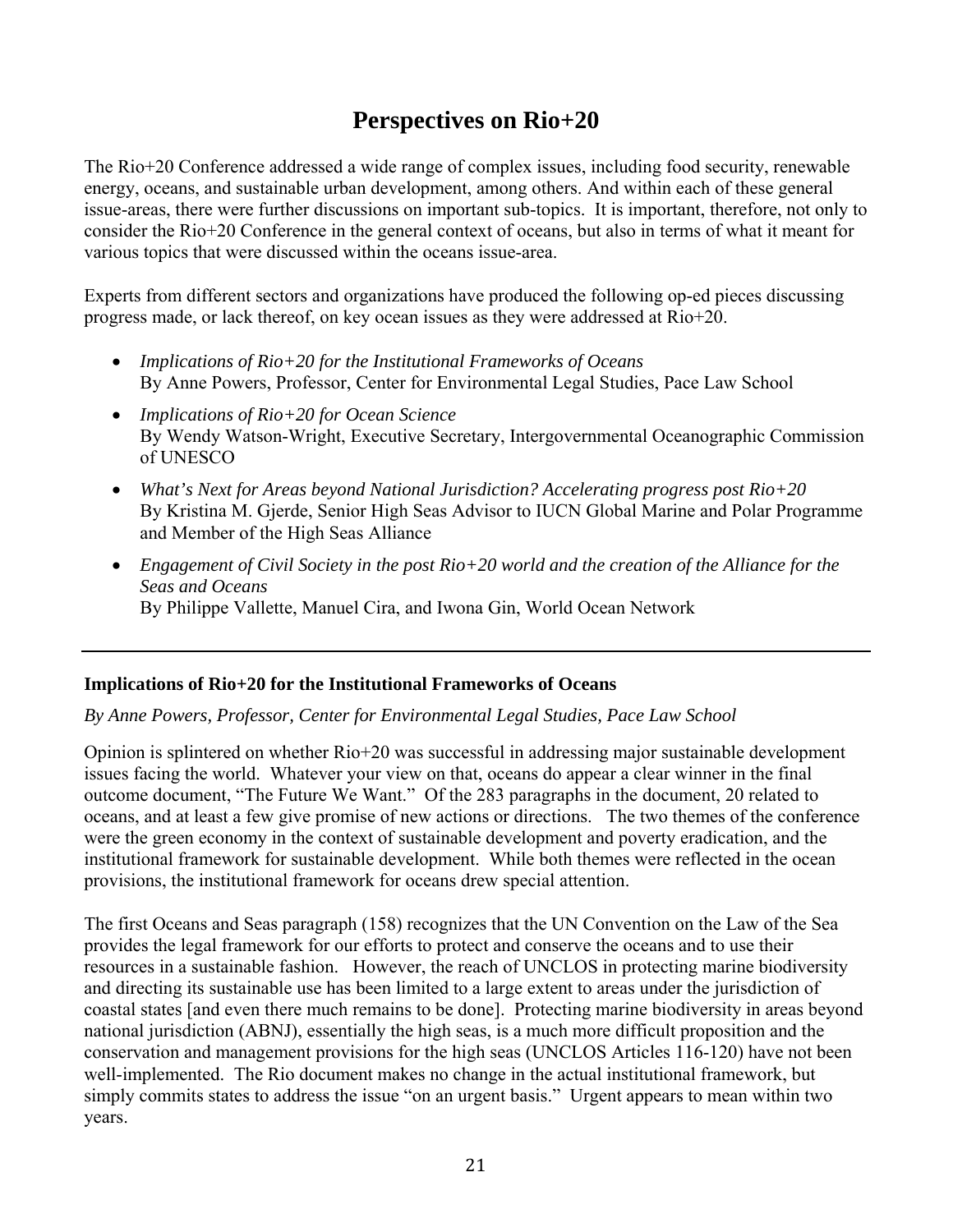The document does not specify what particular ABNJ concerns are to be addressed, or how, but is does provide that there is to be a decision on developing an "international instrument" under UNCLOS. This is the "implementation agreement" that ocean advocates have sought for some time, both prior to and during the Preparatory Committees and the various pre-Rio+20 negotiations. While this commitment to make a decision by a time certain is progress, there is no guarantee that an implementation agreement will actually be achieved, what will be in it or how it will be arrived at.

In other ocean provisions the signatories call upon parties to various conventions and agreements, such as the UNCLOS Fish Stocks Agreement and the FAO Agreement on Port State Measures on IUU fishing, to fully implement the agreements and carry out their commitments. But this simply focuses on existing institutional provisions and supplies no new ones.

Beyond the oceans provisions, the final document spoke to the institutional framework for sustainable development in general, providing for a high-level political forum to replace the Commission on Sustainable Development (Art. 84-86) and the strengthening of UNEP (Art. 88). Neither of these changes would necessarily have a direct effect on oceans but could be positive overall. Provisions related to climate change and biodiversity likewise may have an impact on oceans and their resources, as will finance and management provisions. But they provide little new in the way of institutional frameworks, and are not specifically targeted at ocean issues.

In the final analysis, the notable contribution of Rio+20 to the institutional framework of our oceans is the commitment to address on a urgent basis and by 2014 develop an implementing agreement under UNCLOS. The actual content and shape of that agreement is for future negotiations.

**\_\_\_\_\_\_\_\_\_\_\_\_\_\_\_\_\_\_\_\_\_\_\_\_\_\_\_\_\_\_\_\_\_\_\_\_\_\_\_\_\_\_\_\_\_\_\_\_\_\_\_\_\_\_\_\_\_\_\_\_\_\_\_\_\_\_\_\_\_\_\_\_\_\_\_\_\_\_\_\_\_\_\_\_** 

#### **Implications of Rio+20 for Ocean Science**

#### *By Wendy Watson-Wright, Executive Secretary, Intergovernmental Oceanographic Commission of UNESCO*

As 95% of the ocean remains unexplored, unseen by human eyes, sound ocean science is at the core of decision-making and sustainable management. Thus, it was extremely important that Rio+20 Conference addressed and encouraged efforts to expand marine research.

On June 12, a few days before the beginning of the United Nations Conference on Sustainable Development, or Rio+20, a side event of the International Council for Science (ICSU)-UNESCO Science, Technology, and Innovation Forum clearly reminded us why more and new research is essential to achieving sustainable use of the ocean. This side event, entitled "Ocean in Focus: Science and Governance for Ocean Sustainability", presented several initiatives aimed at increasing cooperation to achieve a more comprehensive, interdisciplinary and robust ocean science. This side event summarised in a comprehensive way the greatest challenge of ocean sustainability - that while wise decisions and management rely on sound data collection and sharing of information from all parts of the ocean and among all nations, the scientific community's ability to provide that data and information in order to understand global oceanic processes is seriously hampered by the lack of capacity in developing nations.

The Rio+20 outcome document incorporates some of these ideas, which are two sides of the same coin: strengthening research and increasing international cooperation. On the positive side, by expressing clear support for the Regular Process for Global Reporting and Assessment of the State of the Marine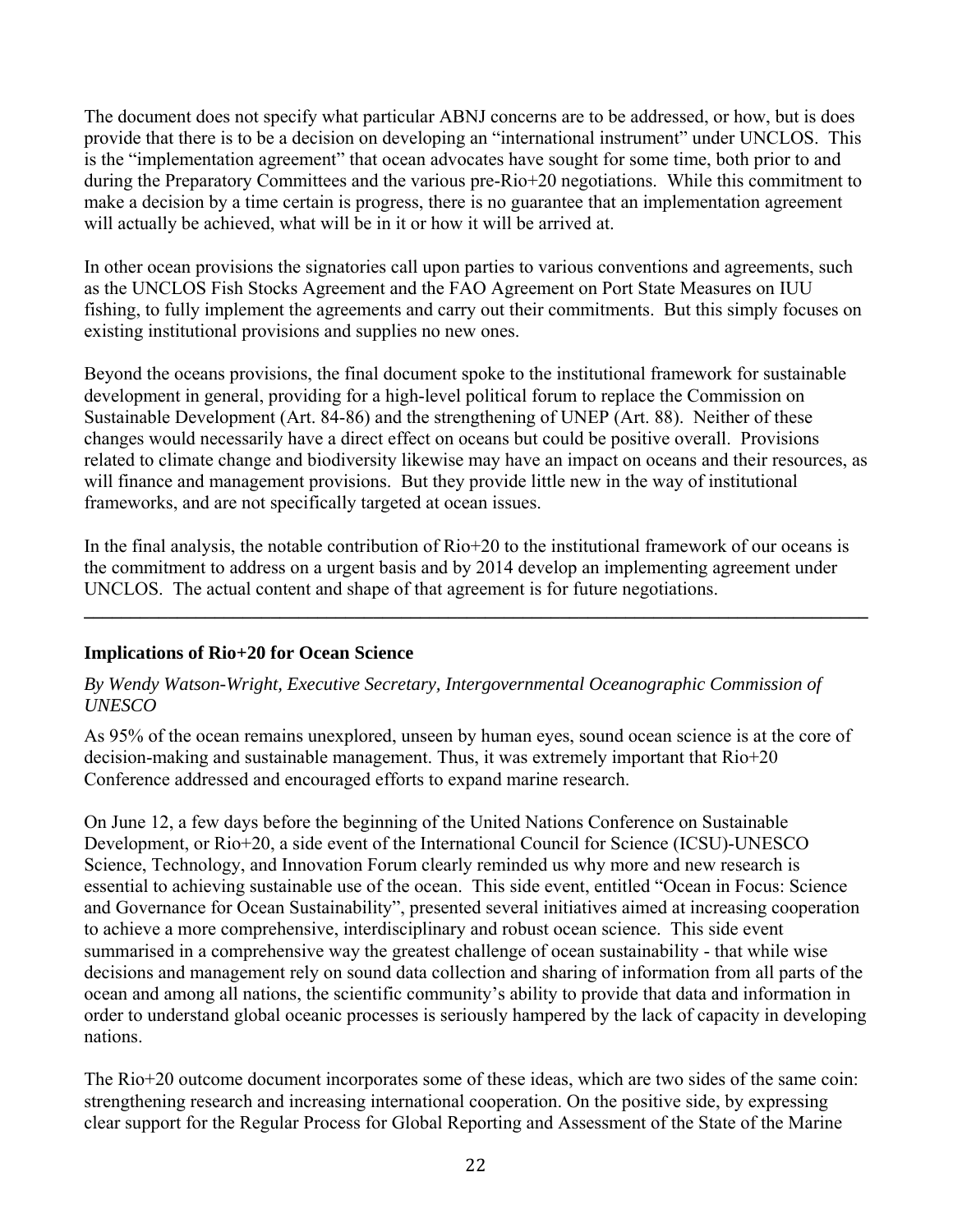Environment, including Socioeconomic Aspects, Rio+20 recognised the importance of science-based assessments for the formulation of ocean and coastal policies. On the negative side, it is unfortunate that Rio+20 did not recognise the importance of closing the ocean observation gap through the Global Ocean Observing System (GOOS), an existing target identified in the 2002 JPoI. GOOS relies on national contributions to establish and coordinate a global network of remote and in-situ monitoring stations. In the last years, the level of commitment of nations to GOOS has been stagnating at 62% of the expected implementation target. A push at Rio to ramp up the implementation rate and to recognize that marine assessments and models require validated and quality controlled data to be credible would have been instrumental.

The Rio outcomes document specifically mentions the need for "marine scientific research, monitoring and observation of ocean acidification", which is excellent news for the Ocean Acidification science community who have worked so hard at sensitizing policy makers to the threats posed by acidification. The lack of sound data and an observation network is preventing the development of meaningful projections of OA and its impacts on marine ecosystems. However, a Rio+20, we heard the announcement by the International Atomic Energy Agency (IAEA) that an Ocean Acidification International Coordination Centre (OA-ICC) will be launched in Monaco. Located at the IAEA Environment Laboratories, the OA-ICC will provide international observation, joint platforms and facilities, data management and dissemination. In addition, an Ocean Acidification observation network is to be set up, taking advantage of existing observation networks (in particular, the Global Ocean Observation System, GOOS). This is a huge and promising step forward for ocean science.

Article 160 of the Rio+20 outcome document deals with the issue of capacity building in marine research and emphasizes "the need for cooperation in marine scientific research… and for transfer of technology, taking into account the IOC Criteria and Guidelines on the Transfer of Marine Technology". Again, this article gives much room for action to the ocean community.

It is in that context that the IOC submitted a voluntary commitment aimed at "Building Global Capacity for Marine Sciences, Observation, and Transfer of Marine Technology". The objective is to conduct a global and regional assessment of capacity development needs in the field of marine scientific research and ocean observation in developing nations and Small Island Developing States. This first step will lead to the formulation and implementation of a global strategy to address these needs. This commitment is based on the proposal contained in the UN interagency publication, *A Blueprint Report for Ocean and Coastal Sustainability*, and also responds to the call made by the UN Secretary General in his Ocean Compact to increase capacity and technical assistance to Member States. This initiative will be implemented in close cooperation with the Global Ocean Forum-led Voluntary Commitment on building global capacity for integrated ocean governance.

In Rio+20 and also during the conference, Planet under Pressure, "Governance" surfaced as an overriding driver in advancing the goals of 'sustainability science'. The governance of the ocean is by tradition sector-oriented and therefore fragmented by nature (fishing, shipping, offshore oil and gas, offshore renewable energy, etc.), leaving little room for integrated and ecosystem based management of ocean and coastal resources. As well, until very recently, marine science was based on country-driven projects as if the scientific problems were intellectually different or geographically disconnected. The scientific community is calling for reforms through initiatives such as the ICSU's *Future Earth*  initiative. Additional initiatives are emerging in a variety of forms such as the Global Partnership for the Oceans (Word Bank) and the Secretary General's Oceans Compact. Others such as the Future Ocean Alliance are just emerging. The goal is to strengthen these and other existing platforms in a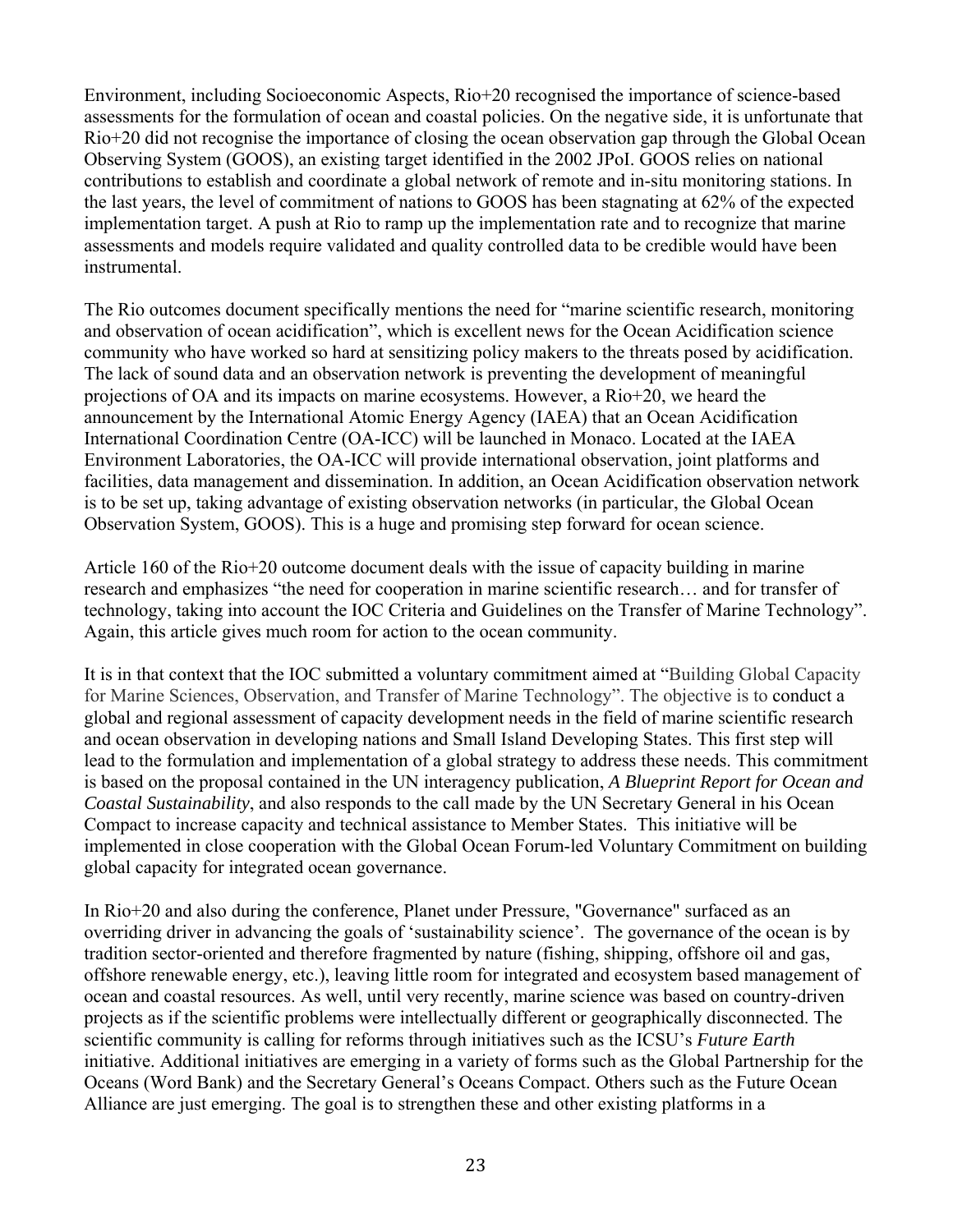complementary fashion, and to assist them in serving as dialogue spaces for science, policy, industry and society to interact in active and productive ways.

Rio+20 gives us the opportunity to explore, observe and assess the unknown 95% of the ocean. Now, we, as members of the ocean community, must seize this opportunity to develop strong initiatives to broaden and deepen Rio+20 agreements.

 $\mathcal{L}_\mathcal{L} = \{ \mathcal{L}_\mathcal{L} = \{ \mathcal{L}_\mathcal{L} = \{ \mathcal{L}_\mathcal{L} = \{ \mathcal{L}_\mathcal{L} = \{ \mathcal{L}_\mathcal{L} = \{ \mathcal{L}_\mathcal{L} = \{ \mathcal{L}_\mathcal{L} = \{ \mathcal{L}_\mathcal{L} = \{ \mathcal{L}_\mathcal{L} = \{ \mathcal{L}_\mathcal{L} = \{ \mathcal{L}_\mathcal{L} = \{ \mathcal{L}_\mathcal{L} = \{ \mathcal{L}_\mathcal{L} = \{ \mathcal{L}_\mathcal{$ 

#### **What's Next for Areas Beyond National Jurisdiction? Accelerating Progress post Rio+20**

*By Kristina M. Gjerde, Senior High Seas Advisor to IUCN Global Marine and Polar Programme and Member of the High Seas Alliance* 

As my colleagues in the High Seas Alliance have observed,

"Given the interconnectedness of the vast ocean system to the rest of the planetary life-support system, there cannot be "the future we want" without the ocean we need. […] Now, governments and stakeholders need to roll up their sleeves, and act on what has been formally agreed by all governments on the highest political level at  $\text{Rio+20.}^{\text{1}}$ 

With respect to protecting marine biodiversity in areas beyond national jurisdiction, in paragraph 162 governments have committed to address the issue "on an urgent basis," and have agreed to take a decision "on the development of an international instrument under the UN Convention on the Law of the Sea ("UNCLOS") before the end of the 69th Session of the UN General Assembly". Though all agreed on the urgency for action, this compromise text addresses the concerns of the few States not yet ready to launch negotiations for a new implementing agreement under UNCLOS. There is much that needs to be done to ensure successful progress on paragraph 162:

1) The UN Secretary General will need to make this a priority issue, and undertake directed consultations with a range of developed and developing countries aimed at identifying common ground.

2) The intersessional workshops already planned as part of the ongoing UN Ad Hoc Open-ended Informal Working Group on Biodiversity beyond National Jurisdiction ('BBNJ') can be designed to build a shared understanding of potential elements of a new instrument under UNCLOS as well as ways to increase the effectiveness of existing instruments. These workshops, which will address marine genetic resources, area-based management measures, environmental impact assessments, capacity development and technology transfer, should be transparent, participatory and structured with as little formality as possible so as to facilitate a free flow of information and ideas. The UN General Assembly workshop on deep sea bottom fishing on the high seas held in September 2011 provides a useful model.

3) In addition to exploring issues through the BBNJ workshops, government leaders can act immediately to address key gaps and weaknesses in the current legal regime for marine biodiversity beyond national jurisdiction. This can include:

- Building partnerships with the scientific community, business and civil society to more equitably share in the benefits of marine genetic resources from areas beyond national jurisdiction. Innovative ways to enhance access and share benefits, such as data banks, patent pools, scholarships, shared research cruises and trust funds, can build confidence and develop a range of good practices. This could be complemented by national legislation requiring any patent application involving marine genetic resources to identify the geographic origin of the material, and for areas beyond national jurisdiction, to demonstrate that appropriate benefit-sharing arrangements are in place.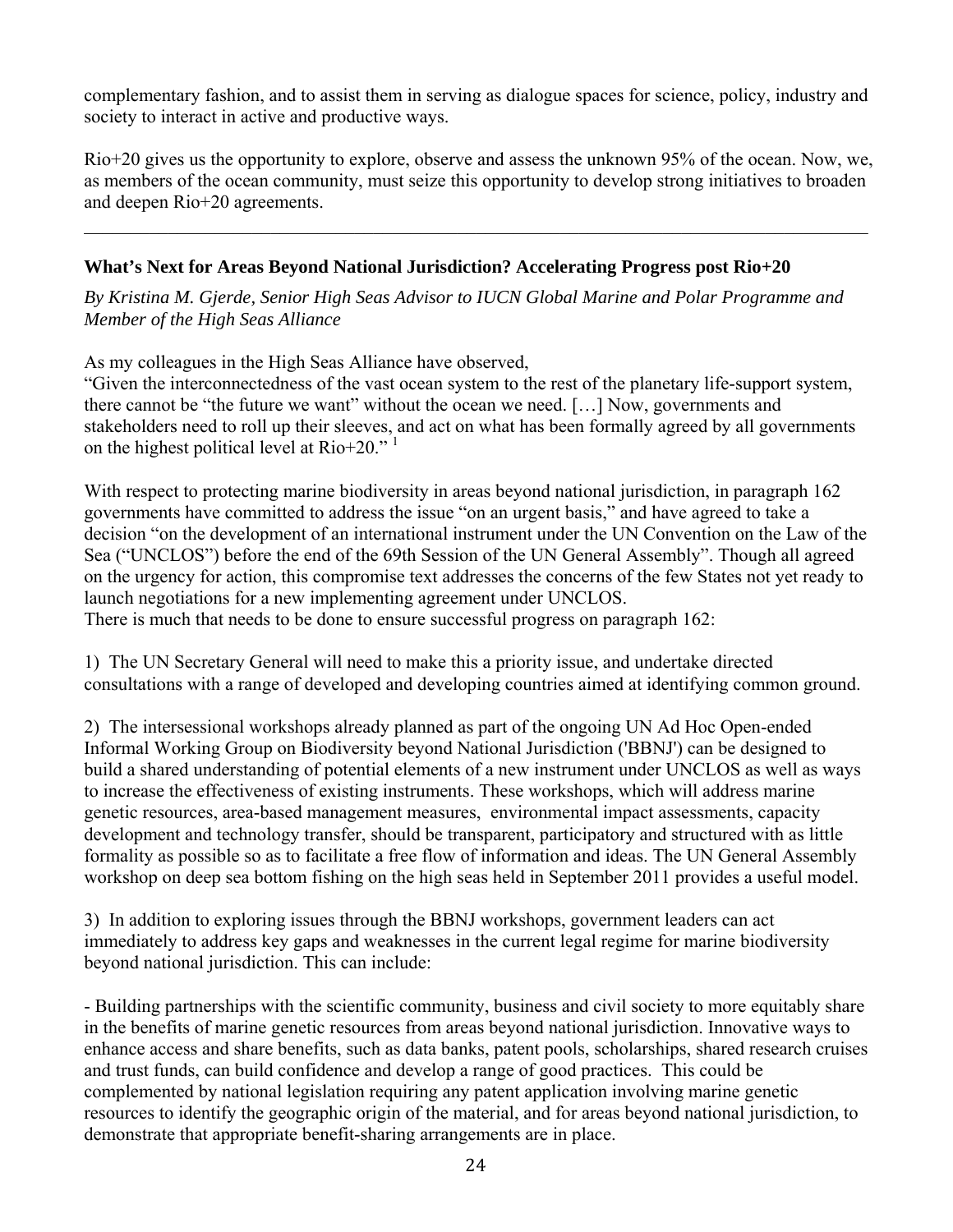- Supporting initiatives to describe ecologically or biologically significant areas (EBSAs) through the Convention on Biological Diversity; and working together through the competent intergovernmental organizations to adopt measures to enhance their protection. The UN General Assembly could adopt a resolution similar to UNGA Resolution 61/105 calling on States and relevant organizations to manage activities affecting EBSAs to prevent significant adverse impacts, and to report on progress.

- Requiring environmental impact assessments (EIAs) and strategic environmental assessments (SEAs) of activities under national jurisdiction or control with a potential to cause significant adverse effects on marine biodiversity or the marine environment beyond national jurisdiction, and to ensure that such activities do not cause significant adverse impacts;

- Enhancing the capacity of States to cooperate through regional arrangements, including regional seas programmes and other initiatives, to conserve marine biodiversity in areas beyond national jurisdiction;

- Detailing what flag State responsibility means for UNCLOS Parties and how responsible behavior can best be ensured, in light of existing obligations including the fisheries-focused ocean commitments at  $Rio+20$ ; and

- Accelerating the reform, accountability and effectiveness of sectoral and regional organizations based on modern conservation and governance principles.

An international instrument under UNCLOS remains essential to provide the global legal mandate and institutional framework to enhance cooperation for these purposes, thus ensuring coordinated progress on all fronts and in all regions.<sup>2</sup> Nonetheless, governments have it within their power now to address at least some of the gaps and to strengthen implementation of existing obligations under UNCLOS and other legal instruments.

And finally, as governments have agreed at Rio+20, a decision on the development of a new instrument under UNCLOS is to be taken at latest by the end of the 69th UN General Assembly—late December 2014. However, given the urgent need for action, there is no reason why a decision cannot be taken before then, for example by the 68th UN General Assembly in 2013.

<sup>1</sup> The High Seas Alliance is a partnership of organizations and groups aimed at building a strong common voice and constituency for the conservation of the high seas. The Alliance is made up of 26 NGOs plus the International Union for the Conservation of Nature. www.highseasalliance.org.

<sup>2</sup> See, e.g., K. Gjerde & A. Rulska-Domino, (2012). "Marine Protected Areas Beyond National Jurisdiction: Some Practical Perspectives for Moving Ahead", *International Journal of Marine and Coastal Law*, 351-273. http://www.citeulike.org/user/SeascapesCI/article/10613582

 $\mathcal{L}_\mathcal{L} = \{ \mathcal{L}_\mathcal{L} = \{ \mathcal{L}_\mathcal{L} = \{ \mathcal{L}_\mathcal{L} = \{ \mathcal{L}_\mathcal{L} = \{ \mathcal{L}_\mathcal{L} = \{ \mathcal{L}_\mathcal{L} = \{ \mathcal{L}_\mathcal{L} = \{ \mathcal{L}_\mathcal{L} = \{ \mathcal{L}_\mathcal{L} = \{ \mathcal{L}_\mathcal{L} = \{ \mathcal{L}_\mathcal{L} = \{ \mathcal{L}_\mathcal{L} = \{ \mathcal{L}_\mathcal{L} = \{ \mathcal{L}_\mathcal{$ 

#### **Engagement of Civil Society in the Post Rio+20 World and the Creation of the Alliance for the Seas and Oceans**

*By Philippe Vallette, Manuel Cira, and Iwona Gin, World Ocean Network World Ocean Network* 

#### *Oceans and Humankind*

The story between humankind and the ocean is one of connection, one of survival, and started long before our species even existed, at the very origin of our planet. Why? Because the Ocean, that covers 71% of the surface of the globe, has been the cradle of life on Earth. It is home to millions of species and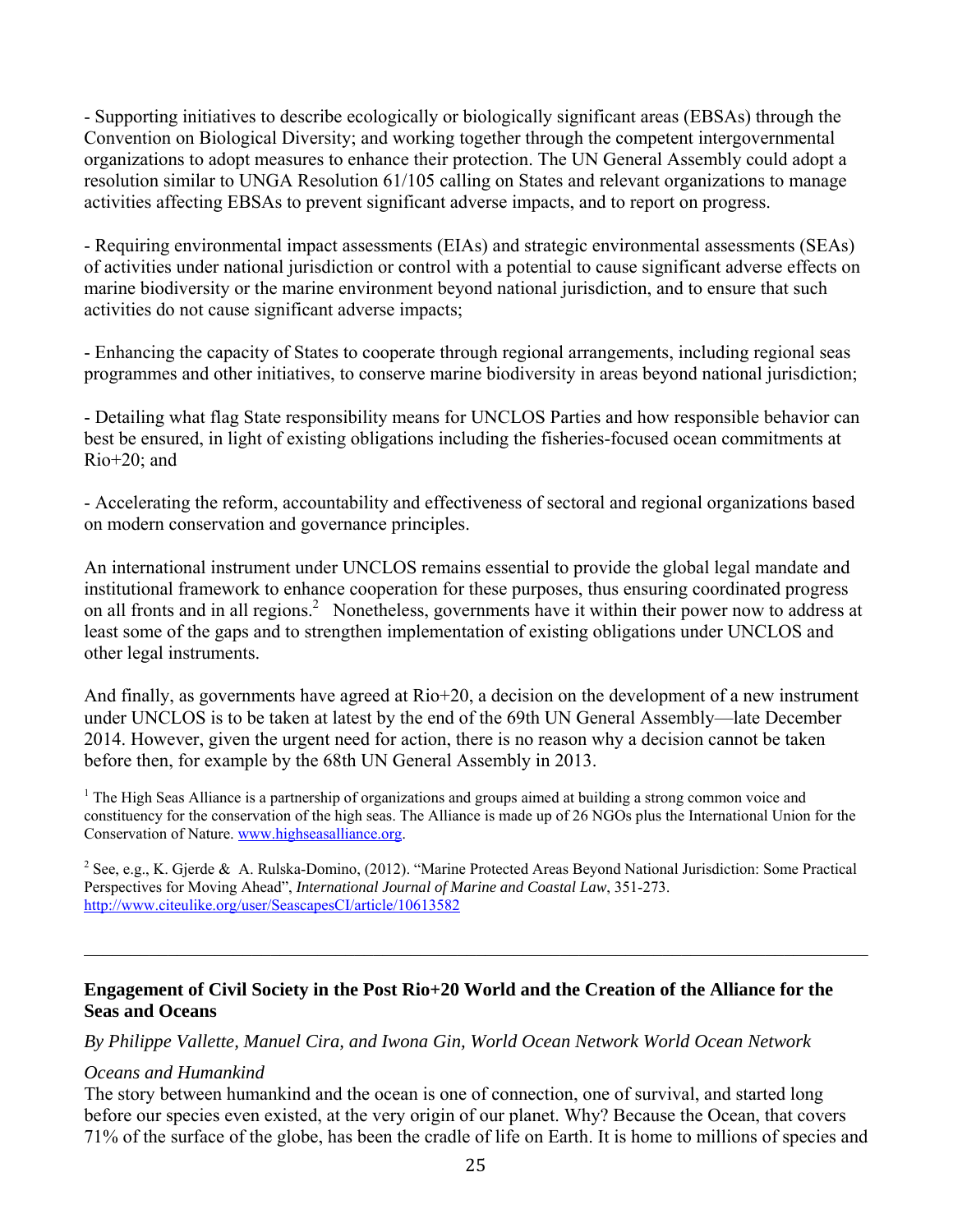is bordered by 550,000 km of coastline where half of humanity is concentrated. The Ocean regulates the major natural equilibriums of our planet including the climate and is at the basis of the water cycle. It produces half the oxygen of the air we breathe and it recycles nutrients; it provides mineral and living resources vital to humanity. Our lives, well-being and prosperity depend on it. The Ocean is the final frontier for discovery and the possibilities it offers to humanity are only limited by our imagination.

#### *Post Rio+20 – Moving Towards the Future We Want*

Today we know that the ocean is being hit hard by pollution, overexploitation, biodiversity loss and destruction of its habitats. These ravages may give rise to new conflicts. Today 65% of the ocean's surface lies outside any legal jurisdiction. Great hopes have arisen before the conference Rio+20. Would it finally be the opportunity to get the governments committed to sustainable development including sound management of the ocean? An important step has definitively been taken by the participants, which have recognized maybe for the first time all the challenges facing oceans, and the opportunities they offer. Nonetheless, the governments have not been able to agree on a clear road map setting out the details of the objectives, the timetable and the governance needed. It is, as a result, now incumbent on civil society to seize this agenda and encourage governments and decision-makers to implement a genuine work program with tangible projects. Moreover, the civil society has power to become critical agents of change themselves by altering their lifestyle and their habits. Without a strong public engagement and a change of economic, social, environmental and cultural paradigm, no policy of sustainable management of marine resources can succeed.

#### *Blue Society*

200 years ago, we created a new society, with industry as the motor of progress. But despite the great strides we have taken, our modern economic system is running out of steam. This is mainly because we couldn't foresee at the time that our planet is only so big, that it has limited resources. This has led us to the environmental, economical and social crisis that we experience today. We already know what we need to know about the state of our world and our planet. It is time, now, to react, to transform this crisis into an opportunity to invent a new future. As specialists and lovers of the ocean, we firmly believe that a major part of the solution will come from the sea. Imagine renewable energy from the ocean's waves and currents, or even a hybrid sailing vessel using the rise and fall of the ocean swell for propulsion; imagine microalgae bioreactors extracting atmospheric CO2, and transforming it in mineral carbon. Picture a global network of protected marine areas restocking the ocean, feeding humanity and supporting sustainable, yet profitable tourist activities. Imagine, too, a sustainable aquaculture free at last from the limits of natural resources, providing abundant seafood. All these benefits could be part of sustainable and prosperous new economies, generating millions of jobs and distributed equitably across our planet. This is the Blue Society.

The Blue Society means believing in the immense potential of the ocean and in the opportunities they offer us to improve our lives by using it without diminishing its resources. It means believing in our power to imagine, create and innovate. It means believing in a leading role for citizens and in a shared way of thinking. It means believing in Oceankind. To build a Blue Society, we have to foster renewed governance in which all the parties can intervene and contribute. We propose to pool our competencies and forces to build it together in a cooperative spirit, without conflict and to generate a joint commitment to this new inspiring and inspired society, which puts the 'culture of the sea' at the heart of sustainable development. In the Blue Society we are all stewards of the ocean for the sake of present and future generations.

#### *Mainstreaming an ocean-literate society*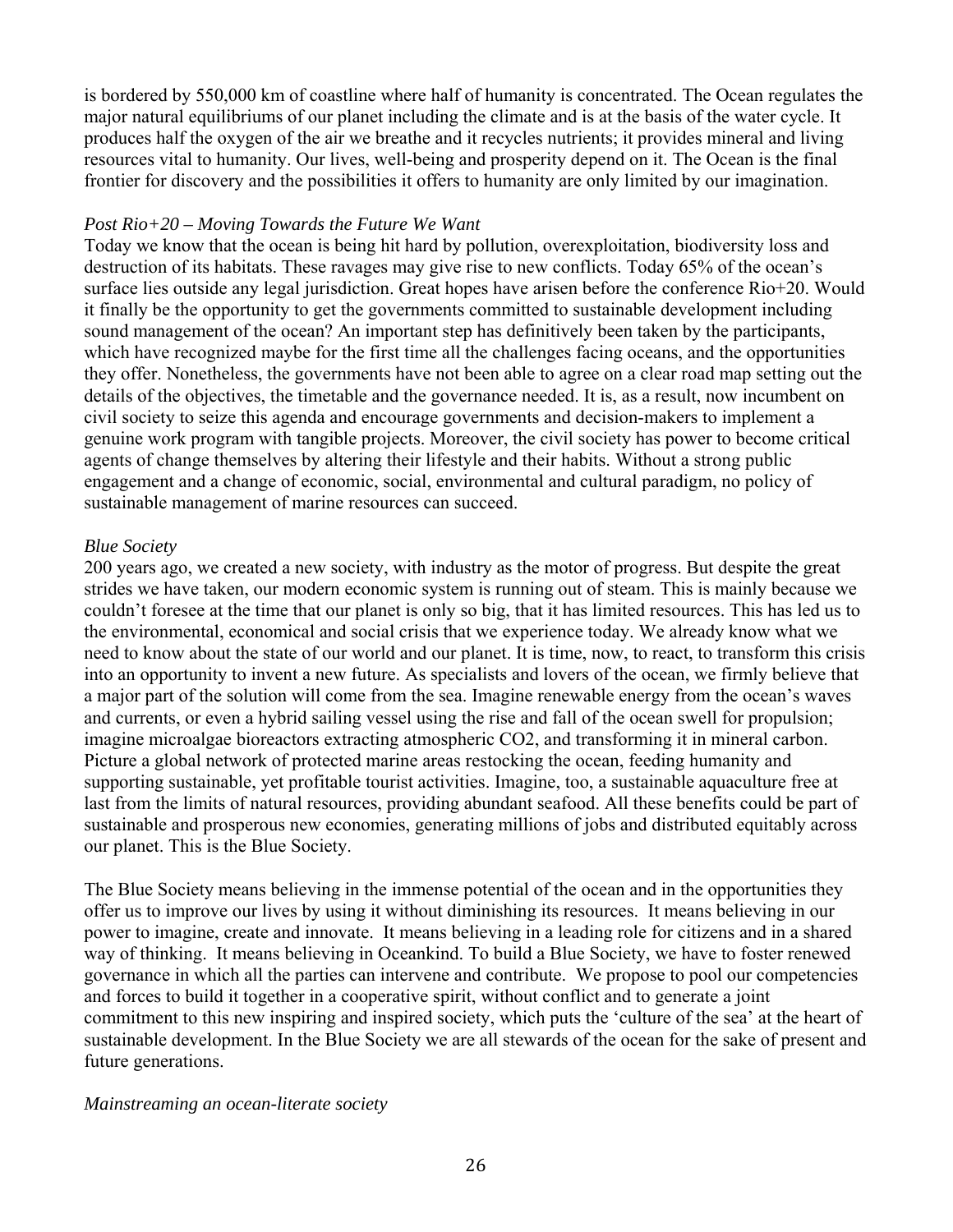The development of learning and facilitation of the knowledge transfer among all stakeholders (scientific community, politicians, private sector, NGOs, general public) are the key conditions of moving forward to the next phase of sustainable development and Blue Society paradigm. The Rio+20 conference gave the opportunity for governments and organizations to make voluntary commitments, allowing the civil society to convey their positive initiatives of sustainable development patterns to policy-makers and governments, thus recognizing the civil society as potential agents of change. Now it is time that all oceans related stakeholders fully endorse these objectives and support agencies and relevant actors in fostering ocean literacy and promoting sustainable use of marine resources worldwide. World Ocean Network and partners have registered a voluntary commitment Mainstreaming Ocean Education in the category of Oceans, Seas, SIDS, and Education, and with the Global Ocean Forum have made a second voluntary commitment, The Ocean Stewardship Initiative in the Blue Society to share this vision with the stakeholders and to foster it worldwide. The European project Sea for Society shall bring together actors at a European level to lay the foundations of the Blue Society. We shall further foster sustainable attitudes and consumption patterns through information and mobilization campaigns and events such as Mr.Goodfish, a sustainable seafood consumption programme, World Oceans Day, youth parliaments for the ocean and many others.

#### *The Alliance for the Seas and Oceans*

We now wish to pool our capabilities, join forces with the people who, like us, work for the oceans and their future and are creating a joint alliance, the Alliance for the Seas and Oceans with a view to organizing a debate with society on the vital role played by oceans in our daily lives, as well as on the importance of our choices and actions for them. We propose to raise awareness, educate and mobilize on ocean challenges. We propose to generate a joint commitment which puts the 'culture of the sea' at the heart of sustainable development. We, Green Cross, Nausicaá, Sea Orbiter, Tara Expeditions and World Ocean Network make a joint commitment to speak with one voice, at an international level, in order to spread our message on the seas and oceans and wish to unite all those who share our objectives, and to propose guidelines for a joint project towards a sustainable governance of oceans.

# **Major Ocean Initiatives Launched in 2012**

 $\mathcal{L}_\mathcal{L} = \{ \mathcal{L}_\mathcal{L} = \{ \mathcal{L}_\mathcal{L} = \{ \mathcal{L}_\mathcal{L} = \{ \mathcal{L}_\mathcal{L} = \{ \mathcal{L}_\mathcal{L} = \{ \mathcal{L}_\mathcal{L} = \{ \mathcal{L}_\mathcal{L} = \{ \mathcal{L}_\mathcal{L} = \{ \mathcal{L}_\mathcal{L} = \{ \mathcal{L}_\mathcal{L} = \{ \mathcal{L}_\mathcal{L} = \{ \mathcal{L}_\mathcal{L} = \{ \mathcal{L}_\mathcal{L} = \{ \mathcal{L}_\mathcal{$ 

## **GLOBAL PARTNERSHIP FOR OCEANS**

Formally announced at the Rio+20 Conference and initiated by the World Bank, the Global Partnership for Oceans is a growing alliance of more than 100 governments, civil society organizations, private sector companies and associations, research institutions, UN agencies, and multilateral banks and foundations, to increase cooperation and investment in effective ocean governance unlock opportunities to decrease poverty and increase economic growth worldwide. The objective of the GPO is to tackle widely documented problems of overfishing, pollution, and habitat loss and help close the implementation gap on global ocean commitments by incorporating new and existing resources in financial, operational, and knowledge capacity, through inclusion and consultation of both the public and private sectors.

The work of the GPO is guided by the goals and principles laid out in the Declaration for Healthy, Productive Oceans to Help Reduce Poverty (available at: http://www.globalpartnershipforoceans.org/sites/default/files/images/GPO%20Declaration.pdf).

The GPO is focused on catalyzing investments in three priority components: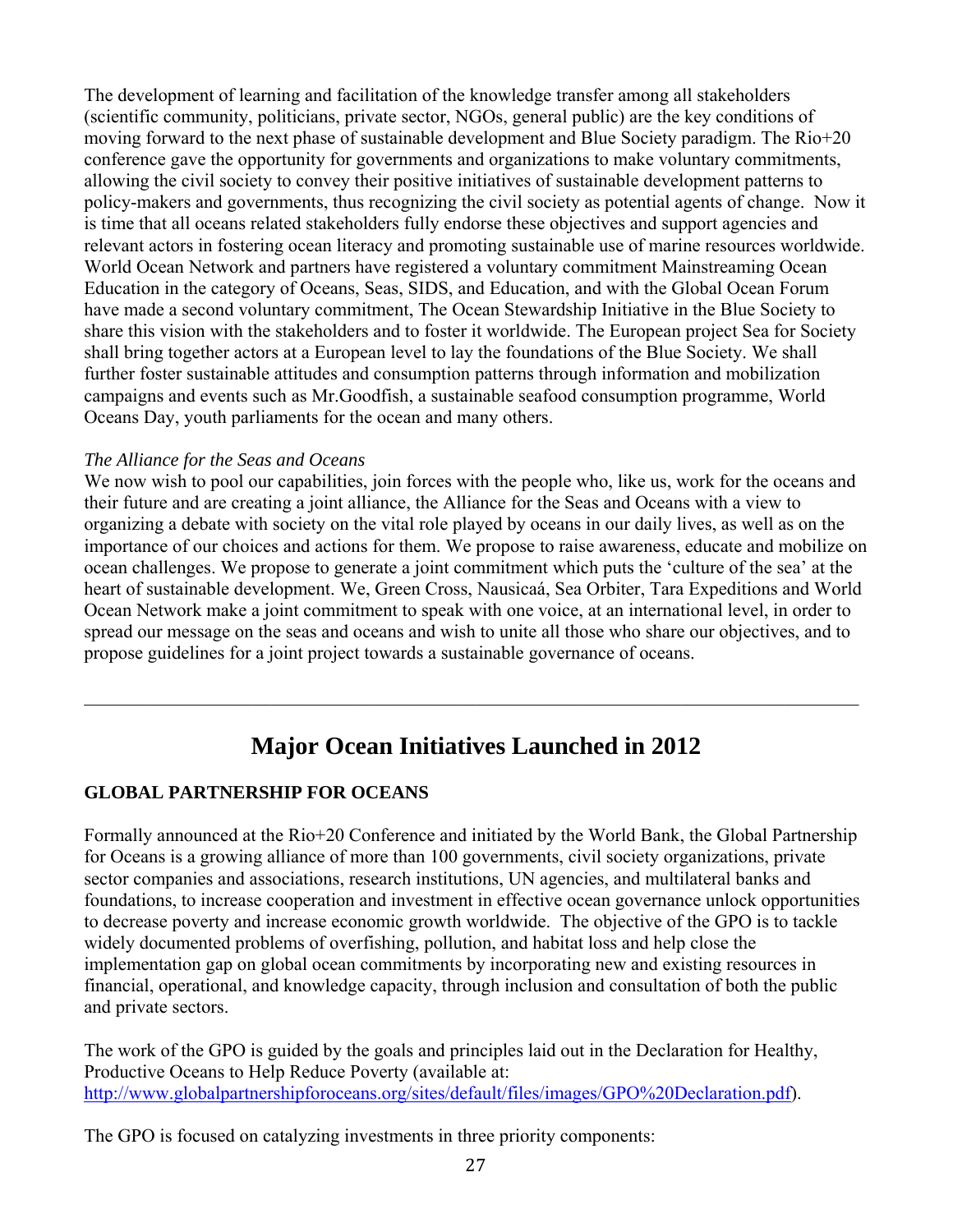- (1) Sustainable seafood and livelihoods from capture fisheries and aquaculture;
- (2) Critical ocean and coastal habitats and biodiversity; and
- (3) Pollution reduction;

with the goal of achieving tangible impacts by 2022 in order to give the oceans the opportunity to withstand the effects of climate change, ocean acidification, and biodiversity loss. The GPO presents a great opportunity to support economic growth in small island and coastal developing states and will focus on enhancing governance of marine resources by coastal states while establishing incentives for private-sector investment will aid in making sustainable use and management of the oceans profitable.

The Global Ocean Forum is proud to be a part of the Global Partnership for Oceans.

For more information on the Global Partnership for Oceans, please visit: http://www.globalpartnershipforoceans.org

GPO Declaration for Healthy, Productive Oceans to Reduce Poverty available at: https://globalpartnershipforoceans.org/sites/default/files/images/GPO%20Declaration.pdf

GPO Press Release: http://www.worldbank.org/en/news/2012/08/31/world-bank-announces-proposed-package-of-supportfor-worlds-largest-ocean0

## **UN SECRETARY-GENERAL'S OCEANS COMPACT**

On 12 August 2012, at an event held at the Yeosu Expo 2012 to commemorate the thirtieth anniversary of UN Convention on the Law of the Sea, the United Nations Secretary-General, Mr. Ban Ki-moon, launched the Oceans Compact, an initiative to set out a strategic vision for the UN system to deliver on its ocean-related mandates, consistent with the Rio+20 outcome document "The Future We Want", in a more coherent and effective manner. It aims to provide a platform for all stakeholders to collaborate and accelerate progress in the achievement of the common goal of "Healthy Oceans for Prosperity".

The Oceans Compact aims to mobilize and enhance the UN system´s capacity to support actions by Governments, and promote the engagement of intergovernmental and non - governmental organizations, scientists, the private sector and industry to tackle challenges in protecting and restoring the health and productivity of the oceans for the benefit of present and future generations.

The Compact sets out a strategic vision for the UN system on oceans, consistent with the Rio+20 outcome document, "The Future We Want," in which countries agreed on a range of measures to be taken to protect the oceans and promote sustainable development. The Oceans Compact also supports the implementation of existing relevant instruments, in particular the UN Convention on the Law of the Sea.

With the goal of achieving "Healthy Oceans for Prosperity", the Compact establishes three objectives: protecting people and improving the health of the oceans; protecting, recovering and sustaining the oceans' environment and natural resources; and strengthening ocean knowledge and the management of oceans.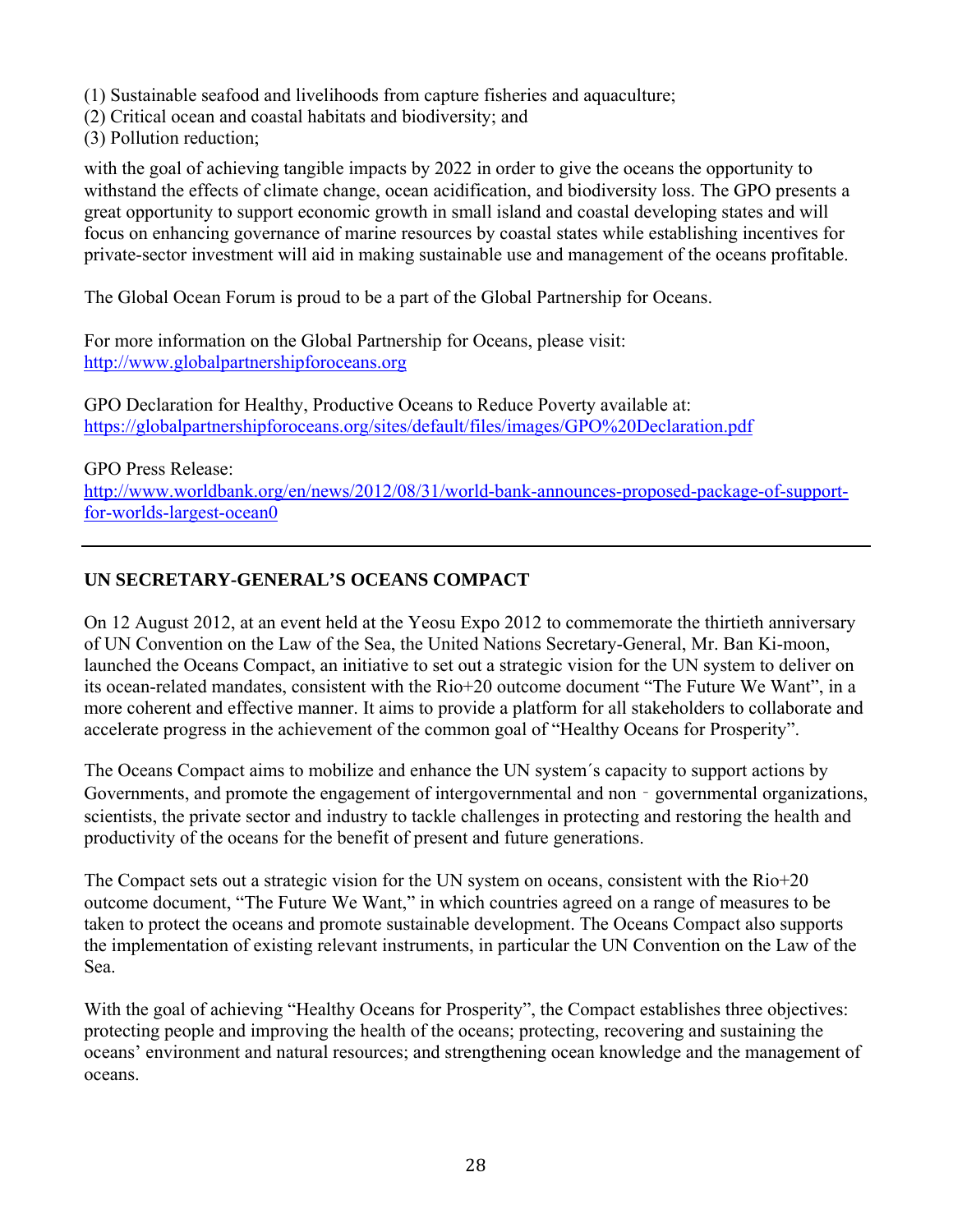Realizing the objectives of the Oceans Compact will require the creation of enabling conditions so that interventions and actions can be undertaken as part of an integrated and results-oriented "Action Plan" and, where appropriate, up-scaled to ensure an improved quality of life and enhanced opportunities for the hundreds of millions of people whose lives depend on the oceans. This will involve:

- Increasing capacity and technical assistance to Member States that may require it, including through the elaboration and implementation of a global strategy to build national and regional capacity in ocean affairs;
- Building and sharing the scientific, traditional and indigenous knowledge base for sustainably managing ocean and coastal resources, protecting coastal populations, and maintaining ecosystem services;
- Creating the economic and social conditions to ensure sustainable livelihoods and economic development through green practices, increased societal awareness and respect of human rights including the right to food and active participation of all interested parties in the elaboration and implementation of integrated ocean-related policies;
- Improving ocean governance through enhanced and coordinated global, regional and national mechanisms; and
- Increasing participation in, and the implementation of, global and regional agreements addressing the protection and preservation of the marine environment and its living marine resources against all sources of pollution and other forms of physical degradation.

The Compact also proposes the creation of an Oceans Advisory Group, composed of Executive Heads of involved UN system organizations, high-level policymakers, scientists, leading ocean experts, private sector representatives, representatives of nongovernmental organizations and civil society organizations. The Advisory Group would also advise on strategies for mobilizing resources needed for the implementation of the Oceans Compact Action Plan.

Oceans Compact is available at:

http://www.un.org/Depts/los/ocean\_compact/SGs%20OCEAN%20COMPACT%202012-ENlow%20res.pdf

Press Release on the Oceans Compact:

http://www.un.org/Depts/los/ocean\_compact/launch\_oceans\_compact\_press\_%20release\_10%20Aug\_fi nal.pdf

## **THE SUSTAINABLE OCEAN INITIATIVE**

Ocean issues took center stage at the 10<sup>th</sup> meeting of the Conference of the Parties to the Convention on Biological Diversity in 2010, where countries agreed to ambitious targets related to marine and coastal biodiversity (Aichi Biodiversity Targets) and emphasized the need for training and capacity-building for developing countries.

The Sustainable Ocean Initiative (SOI) was born at the margins of COP 10 through the leadership of Japan to facilitate the achievement of the Aichi Biodiversity Targets, including the target of establishing protected areas for 10 percent of coastal and marine areas by 2020, and support capacity-building for developing countries through workshops that contribute to sharing experiences and knowledge. The SOI is currently being funded by the Japan Biodiversity Fund and the French Marine Protected Areas Agency and is coordinated by the CBD Secretariat in collaboration with SOI partners.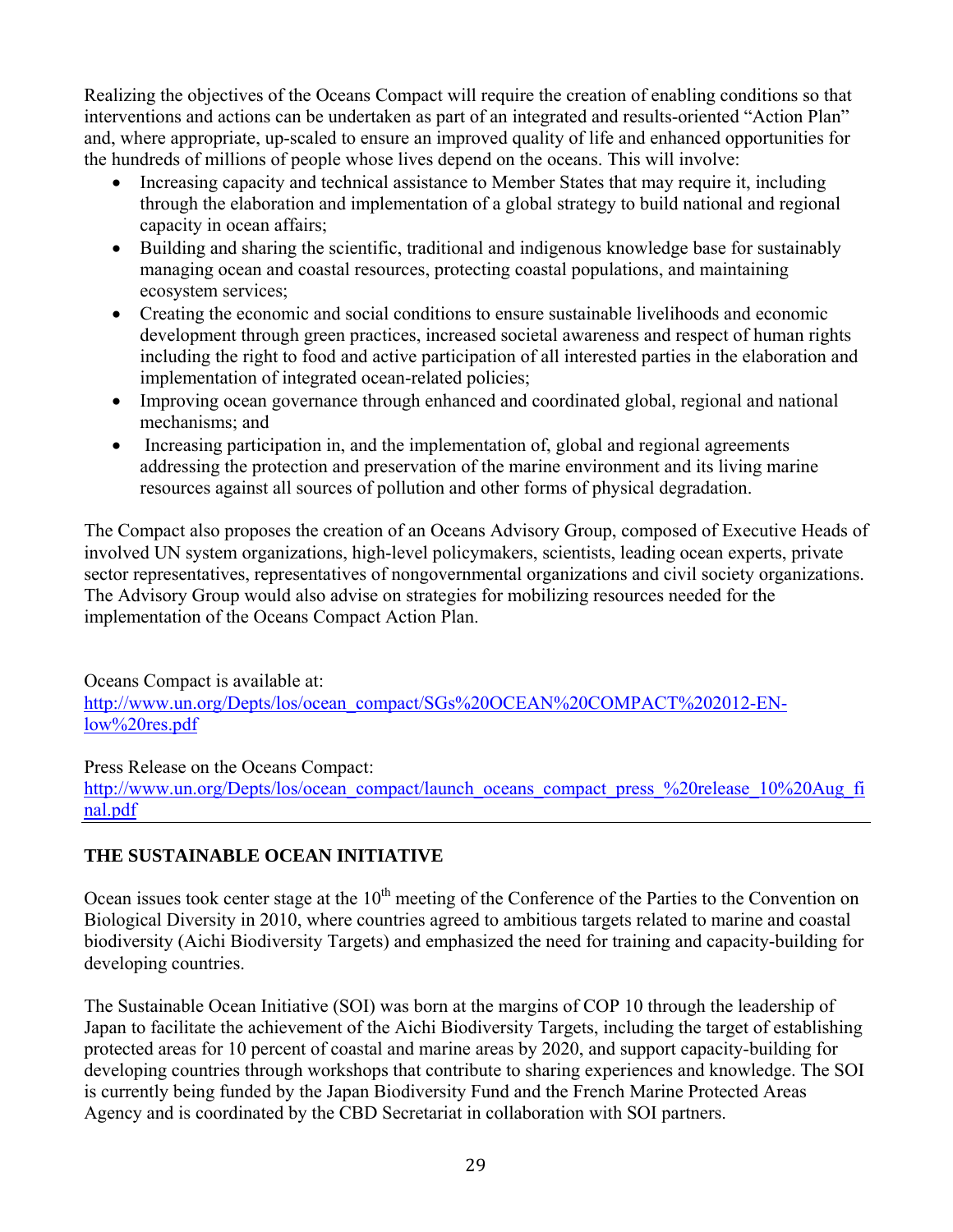The SOI aims to provide a global platform to build partnerships and enhance capacity to achieve the Aichi Biodiversity Targets related to marine and coastal biodiversity in a holistic manner by:

- Facilitating the sharing knowledge, information, experiences and practices;
- Creating partnerships to provide targeted capacity-building and technical assistance in support of on-the-ground implementation;
- Enhancing interactive communication among global policy, science and local stakeholders;
- Monitoring progress on achieving the Aichi Biodiversity Targets related to marine and coastal biodiversity;
- Developing partnerships among various sectors and stakeholders at different levels; and
- Working together to achieve a balance between the conservation and sustainable use of marine biodiversity.

Sustainable Ocean Initiative brochure available at: http://www.cbd.int/marine/doc/soi-brochure-2012 en.pdf

## **GEF/FAO PROGRAM ON AREAS BEYOND NATIONAL JURISDICTION**

Marine areas beyond national jurisdiction (ABNJ), making up 64% of the surface of the world's oceans, represent one of the last global commons on Earth. They are rich in biodiversity, play a crucial role in the functioning of marine ecosystems, provide critical ecosystem services, including nutrient cycling, carbon storage, and ocean circulation, and possess a unique cultural value for many people around the world. They also have significant socio-economic value, including providing food security and sustainable livelihoods.

The GEF/FAO Program on Global Sustainable Fisheries Management and Biodiversity Conservation in Areas Beyond National Jurisdiction, launched in 2012, aims to work toward improving conservation and sustainable use of living resources in ABNJ by fostering global cross-sectoral cooperation and information-sharing, improving the capacity to sustainably manage ABNJ, and moving toward an ecosystem approach for sustainable fisheries in ABNJ.

This program, which is supported by a \$50 million GEF investment in addition to significant cofinancing, is composed of four projects:

(i) Sustainable management of tuna fisheries and biodiversity conservation in ABNJ, (ii) Sustainable fisheries management and biodiversity conservation of deep-sea living resources and ecosystems in ABNJ, (iii) Oceans Partnership Fund aimed at catalyzing public and private sector investments in problems of overfishing, pollution, and habitat loss, and (iv) linking global and regional ABNJ processes, knowledge management and information sharing, and capacity building

The Global Ocean Forum and the Food and Agriculture Organization of the United Nations (FAO) are collaborating on a project in this program focused on *Strengthening Global Capacity to Effectively Manage Areas Beyond National Jurisdiction.*

This project, which builds on the Global Ocean Forum's previous work and experience in multistakeholder dialogues and cross-sectoral policy analysis, aims to facilitate cross-sectoral policy dialogue and networking, improve knowledge management and outreach, and contribute to increased capacity for decision-making at various levels of ABNJ management and governance.

Global Ocean Forum/FAO ABNJ Project Flyer available at: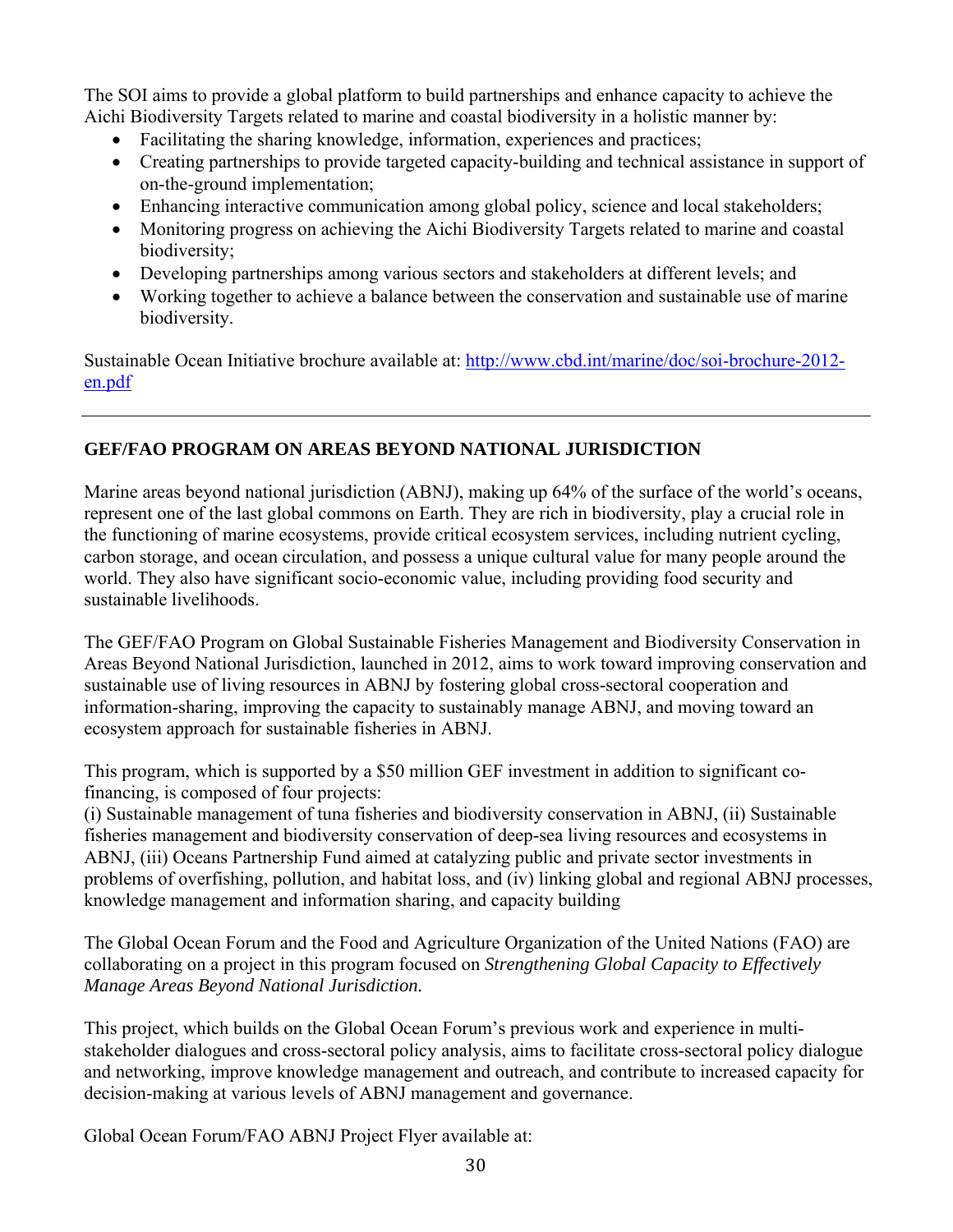## **Yeosu Expo 2012 and the Yeosu Declaration**

In 2012, the Republic of Korea hosted the Expo 2012 in the city of Yeosu, Korea, which ran from May 12 - August 12, 2012, and was focused on the theme of "The Living Ocean and Coast." The Yeosu Expo was organized with the collaboration of more 104 countries, 10 international organizations, NGOs, and private sector companies, and visited by more than 8 million people from around the world. The Yeosu Expo 2012 hosted innovative pavilions and exhibits to spark interest and appreciation of ocean and coastal issues, highlight the defining ocean issues of our time, showcase new innovations, and stress the need for international collaboration in pursuing the many promising opportunities for sustainable utilization of the ocean.

The Yeosu Declaration was drafted as a major output of the Yeosu Expo 2012 to carry forth the spirit of Expo and translate it into meaningful action. The Yeosu Declaration, which was drafted in collaboration with leading ocean experts from around the world, aims to catalyze international action in pursuit of the new vision of "green growth from the sea," which looks to the ocean as an engine of sustainable economic growth, while keeping the ocean healthy and ensuring harmony of the sea and humankind.

The Yeosu Declaration also highlights support for the Yeosu Project, which is supported by an \$10 million investment by the Korean government, as a legacy of the Expo 2012 Yeosu Korea. The Yeosu Project is focused on building the capacity of developing nations and supporting sustainable management and utilization of ocean resources through the establishment of pilot projects in developing coastal countries and small island developing states.

To outline tangible measures to translate the Yeosu Declaration into action, the Yeosu Declaration Forum and Roundtable was held at the closing of the Yeosu Expo on August 12, 2012. The Yeosu Declaration Forum featured forward-thinking discussion on balancing conservation, sustainable use, and pursuing new opportunities in the ocean and featured high-level addresses from the following: H.E. Hwang-sik Kim, Prime Minister of Korea H.E. Willy Telavi, Prime Minister of Tuvalu H.E. Ban Ki-Moon, Secretary-General of the United Nations Irina Bokova, Director General, UNESCO Jose Graziano da Silva, Director General, Food and Agriculture Organization of the UN (FAO) Koji Sekimizu, Secretary General, International Maritime Organization (IMO) Amina Mohamed, Deputy Executive Director, UN Environment Program (UNEP) Jung-Keuk Kang, President, Korea Institute of Science and Technology (KIOST) Carl Christian Schmidt, Division Head, OECD Biliana Cicin-Sain, President, Global Ocean Forum

The Global Ocean Forum was closely involved in the Yeosu Expo and Declaration. Dr. Biliana Cicin-Sain, contributed to the development of Yeosu Declaration, spoke as a panelist on the Yeosu Declaration Forum, and co-chaired the Yeosu Declaration Roundtable along with Mr. Son Sung-hwan, Ambassador for Climate Change, Republic of Korea. Mr. Joseph Appiott, Policy Researcher at the Global Ocean Forum, worked closely with the Korea Institute of Science and Technology at their headquarters in Ansan, Korea, in the drafting of the Yeosu Declaration, the organization of the Yeosu Declaration Forum and Roundtable, and the drafting of the Yeosu Expo report (available here: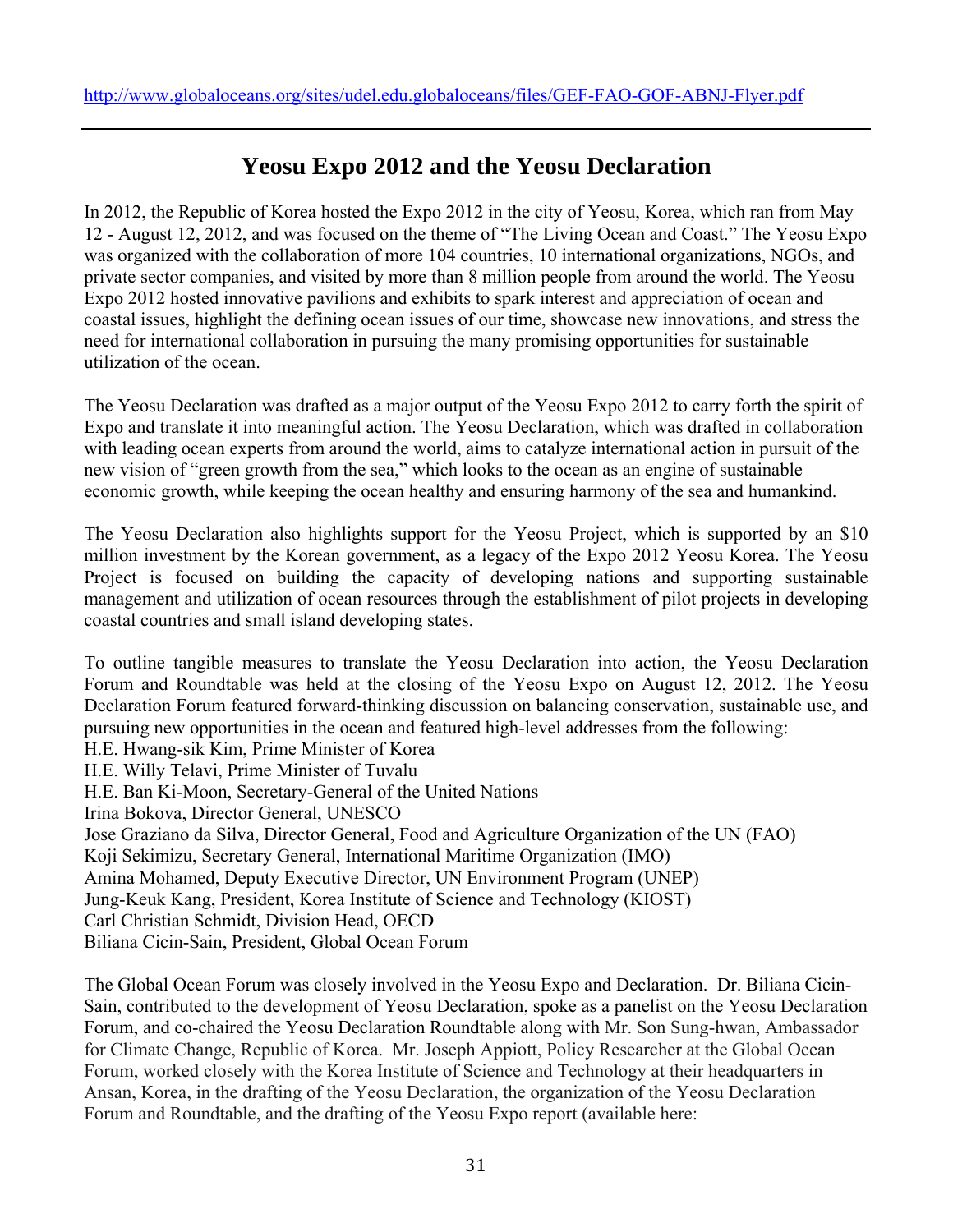http://www.globaloceans.org/sites/udel.edu.globaloceans/files/TheYeosuDeclarationSummaryReport.pd f ).

# **Apec Blue Economy Forum, December 6-7, 2012**

The Global Ocean Forum co-organized the second Asia-Pacific Economic Cooperation (APEC) Blue Economy Forum with China's State Oceanic Administration (SOA) in Tianjin, China, on Dec. 6-7. The Blue Economy concept, which emerged at the recent United Nations Conference on Sustainable Development (Rio+20 Conference), has become a prominent area of focus at the global level. It seeks to integrate environmental and ecological issues related to the ocean into economic frameworks to support prosperous economies underpinned by healthy and productive marine ecosystems. The Blue Economy is seen as an innovative approach to achieving sustainable development and taking advantage of new opportunities from the ocean to support social and economic development.

China is among the region's leaders in the pursuit of green growth. In preparation for Rio+20, China hosted the 1st APEC Blue Economy Forum held on November 5, 2011, in Xiamen, China, which resulted in some key consensus on policies and procedures in developing the Blue Economy. The coasts and ocean resources of China are an integral part of its economy, not only at the national level, where it accounts for nearly 10% of GDP and millions of jobs, but also in the global economy. The Chinese government, through SOA, is working towards more sustainable management of its oceans and coasts through reinforced guidance and monitoring of marine economic development at the national level and from a macro-economic perspective; strengthening data collection efforts and improved effectiveness in monitoring and regulation of the marine economy; intensifying marine environmental protection through the enactment of laws, ecological conservation, and restoration; strengthening of integrated ocean management programs; and promotion of bilateral and multilateral cooperation.

The second APEC Blue Economy Forum brought together more than 200 ocean leaders from 15 APEC member economies, related Asia-Pacific countries and 10 international organizations from various sectors (governments, intergovernmental organizations and international agencies, non-governmental organizations, industry and scientific institutions) to develop consensus on next steps in establishing regional cooperation in the development of the Blue Economy.

APEC is a forum composed of the national economies of 21 Pacific countries that was established in 1989 in response to the growing interdependence of Asia-Pacific economies and seeks to promote free trade and economic cooperation throughout the Asia-Pacific region.

Biliana Cicin-Sain, President of the Global Ocean Forum, and Miriam Balgos, Program Coordinator at the Global Ocean Forum, worked closely with SOA and the APEC Marine Sustainable Development Center to co-organize the Blue Economy Forum and develop a co-chairs' statement emanating from the forum, which calls for:

- The development of regional guidelines for mainstreaming Blue Economy into domestic economic development agendas;
- Establishment and expansion of a regional Blue Economy Cooperative network;
- Development of an international standard of classification for Blue Economy;
- Improvement of knowledge and statistical capacity on ocean-related job trends and other economic developments and integration of relevant data into national statistics; and